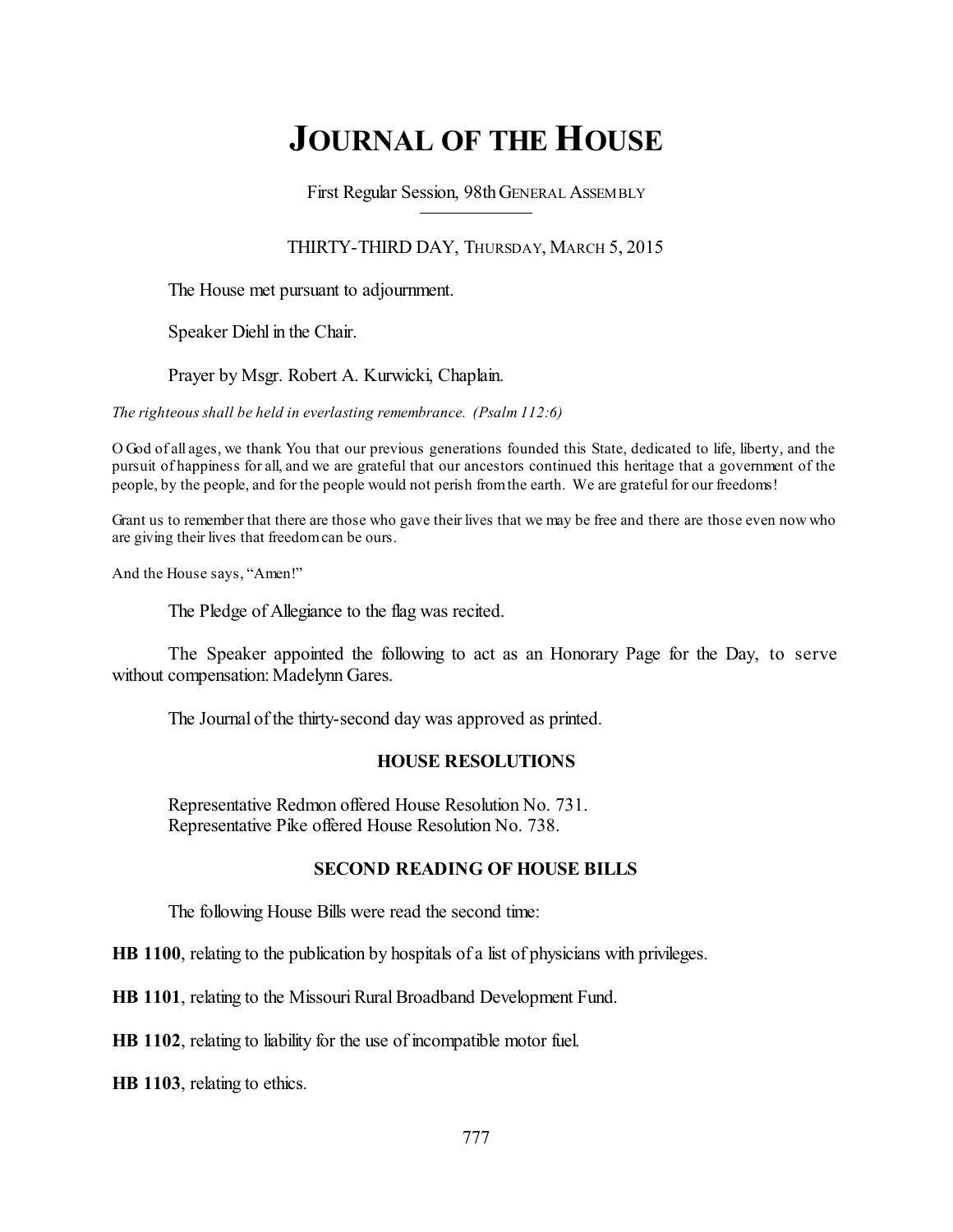**HB 1104**, relating to the establishment of a workforce investment scholarship program.

**HB 1105**, relating to early childhood education.

**HB 1106**, relating to intimidating a public figure.

**HB 1107**, relating to marriages other than a marriage between a man and a woman.

**HB 1108**, relating to electronic voter verification systems.

**HB 1109**, relating to salary requirements for county sheriffs.

**HB 1110**, relating to term limits for State Board of Education members.

**HB 1111**, relating to school meal programs.

**HB 1112**, relating to the release of certain adoption records.

**HB 1113**, relating to death certificates.

**HB 1114**, relating to authorized return of premiums paid by insureds.

**HB 1115**, relating to the payment of damages in a civil action against a rural electric cooperative.

**HB 1116**, relating to the designation of ROHHAD Awareness Day.

**HB 1117**, relating to political subdivisions.

#### **COMMITTEE REPORTS**

**Committee on Fiscal Review**, Chairman Allen reporting:

Mr. Speaker: Your Committee on Fiscal Review, to which was referred **HB 468**, begs leave to report it has examined the same and recommends that it **Do Pass**.

#### **THIRD READING OF HOUSE BILLS**

**HB 111**, relating to sales tax on manufactured homes, was taken up by Representative Crawford.

On motion of Representative Crawford, **HB 111** was read the third time and passed by the following vote: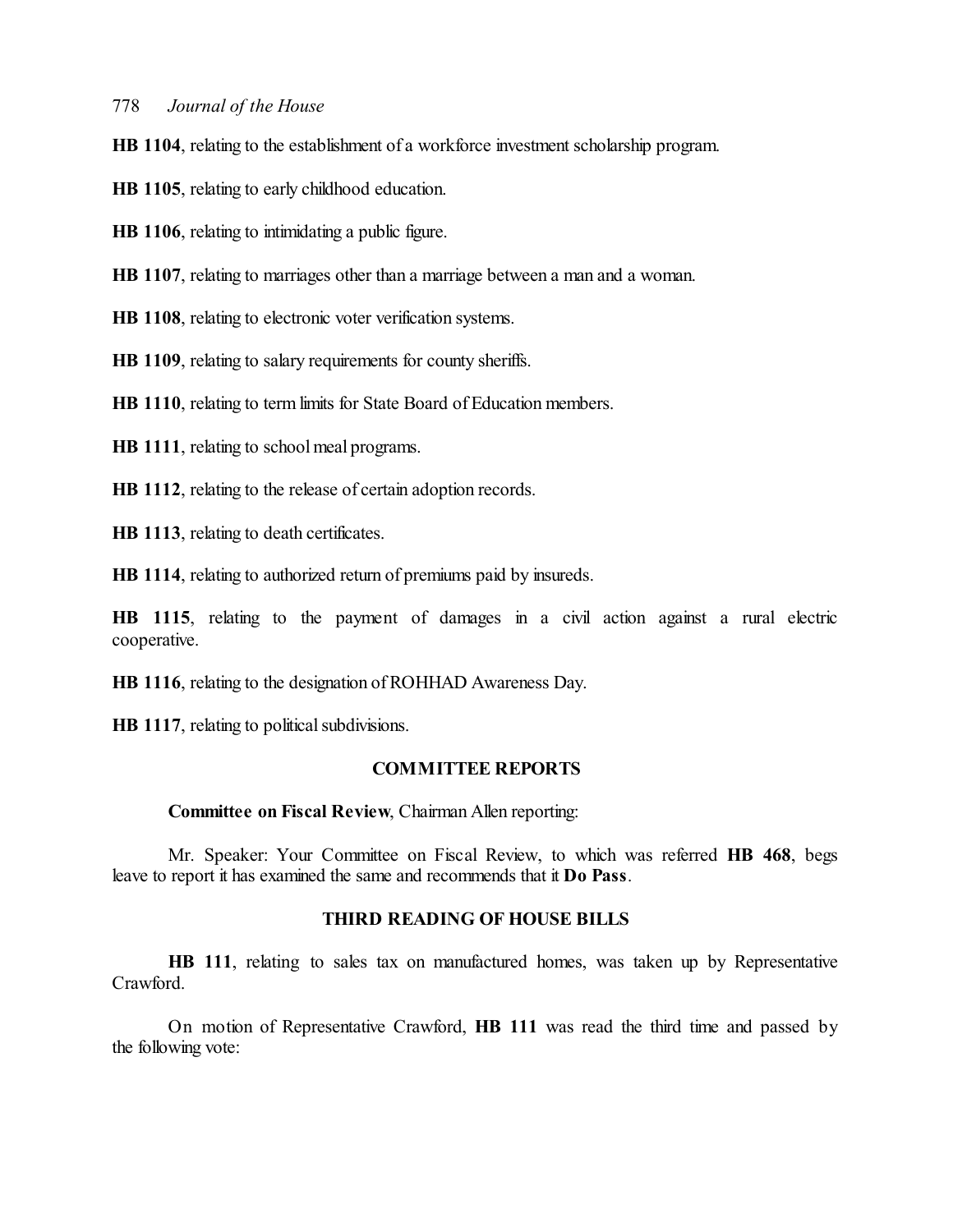#### AYES: 132

| Alferman                      | Allen          | Anders          | Anderson              | Andrews        |
|-------------------------------|----------------|-----------------|-----------------------|----------------|
| Arthur                        | Austin         | Bahr            | Basye                 | <b>Beard</b>   |
| Bernskoetter                  | Berry          | <b>Black</b>    | Bondon                | <b>Brattin</b> |
| Brown 57                      | Brown 94       | <b>Burlison</b> | <b>Bums</b>           | Chipman        |
| Cierpiot                      | Conway 10      | Conway 104      | Cookson               | Corlew         |
| Crawford                      | Cross          | Curtman         | Davis                 | Dogan          |
| Dohrman                       | Dugger         | Eggleston       | Engler                | English        |
| Entlicher                     | Fitzpatrick    | Fitzwater 144   | Fitzwater 49          | Flanigan       |
| Fraker                        | Franklin       | Frederick       | Gannon                | Gosen          |
| Green                         | Haahr          | Haefner         | Hansen                | Harris         |
| Hicks                         | Higdon         | Hill            | Hinson                | Hoskins        |
| Hough                         | Houghton       | Hubrecht        | Hurst                 | Johnson        |
| Justus                        | Keeney         | Kelley          | Kendrick              | Kidd           |
| King                          | Koenig         | Kolkmeyer       | Korman                | Kratky         |
| LaFaver                       | Lair           | Lant            | Lavender              | Leara          |
| Lichtenegger                  | Love           | Lynch           | <b>Mathews</b>        | May            |
| McCaherty                     | McCann Beatty  | McCreery        | McDaniel              | McDonald       |
| McGaugh                       | Meredith       | Messenger       | Miller                | Mims           |
| Moon                          | Morgan         | Morris          | Muntzel               | Newman         |
| Nichols                       | Parkinson      | Pfautsch        | Phillips              | Pietzman       |
| Pike                          | Pogue          | Redmon          | Rehder                | Reiboldt       |
| Remole                        | Rhoads         | Richardson      | Rizzo                 | Roden          |
| Roeber                        | Rone           | Ross            | Rowland               | <b>Runions</b> |
| Ruth                          | Shaul          | Shumake         | Smith                 | Solon          |
| Sommer                        | Spencer        | Swan            | Taylor                | Vescovo        |
| Walker                        | White          | Wiemann         | Wilson                | Wood           |
| Zerr                          | Mr. Speaker    |                 |                       |                |
| <b>NOES: 017</b>              |                |                 |                       |                |
| Adams                         | <b>Butler</b>  | Colona          |                       | Gardner        |
| Hubbard                       | Hummel         | Kirkton         | Ellington<br>Marshall | McNeil         |
| Mitten                        | Montecillo     | Otto            | Pace                  | Peters         |
|                               | Webber         |                 |                       |                |
| <b>Walton Gray</b>            |                |                 |                       |                |
| PRESENT: 001                  |                |                 |                       |                |
| <b>Barnes</b>                 |                |                 |                       |                |
| <b>ABSENT WITH LEAVE: 012</b> |                |                 |                       |                |
| Carpenter                     | Cornejo        | Curtis          | Dunn                  | Jones          |
| Lauer                         | <b>McManus</b> | Neely           | Norr                  | Pierson        |
| Rowden                        | Shull          |                 |                       |                |
|                               |                |                 |                       |                |

VACANCIES: 001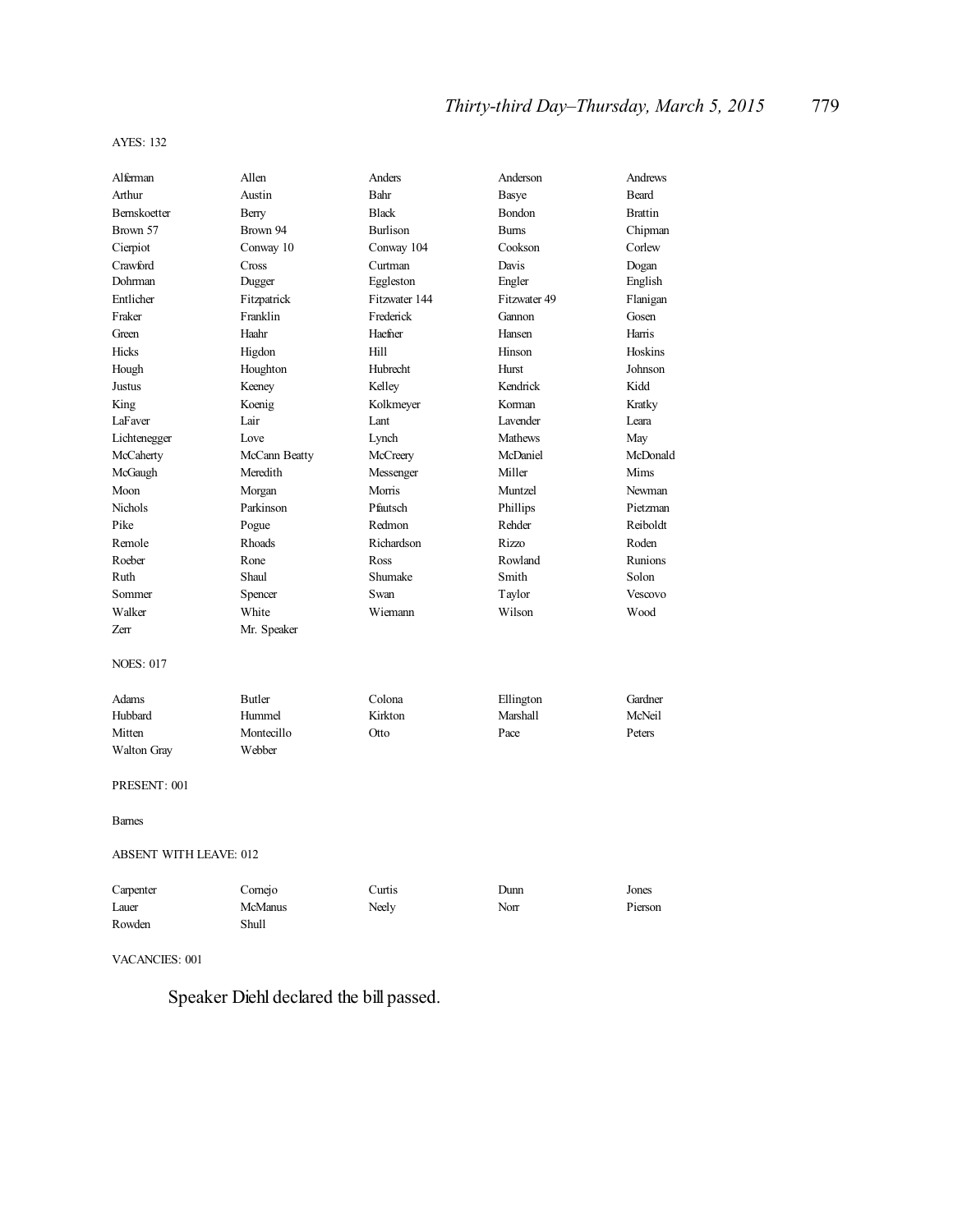**HCS HB 112**, relating to health care workforce analysis, was taken up by Representative Franklin.

On motion of Representative Franklin, **HCS HB 112** was read the third time and passed by the following vote:

#### AYES: 142

| Adams                         | Alferman        | Allen        | Anders       | Anderson      |
|-------------------------------|-----------------|--------------|--------------|---------------|
| Andrews                       | Arthur          | Austin       | Bahr         | <b>Barnes</b> |
| Basye                         | Beard           | Bernskoetter | Berry        | <b>Black</b>  |
| Bondon                        | Brown 57        | Brown 94     | <b>Burns</b> | <b>Butler</b> |
| Carpenter                     | Chipman         | Cierpiot     | Colona       | Conway 10     |
| Conway 104                    | Cookson         | Corlew       | Crawford     | Cross         |
| Davis                         | Dogan           | Dohrman      | Dugger       | Eggleston     |
| Ellington                     | Engler          | English      | Entlicher    | Fitzpatrick   |
| Fitzwater 144                 | Fitzwater 49    | Flanigan     | Fraker       | Franklin      |
| Frederick                     | Gannon          | Gardner      | Gosen        | Green         |
| Haahr                         | Haefner         | Hansen       | Harris       | Hicks         |
| Higdon                        | Hinson          | Hough        | Houghton     | Hubbard       |
| Hubrecht                      | Hummel          | Hurst        | Justus       | Keeney        |
| Kelley                        | Kendrick        | Kidd         | King         | Kirkton       |
| Kolkmeyer                     | Korman          | Kratky       | LaFaver      | Lair          |
| Lant                          | <b>Lavender</b> | Leara        | Lichtenegger | Love          |
| Lynch                         | <b>Mathews</b>  | May          | McCaherty    | McCann Beatty |
| McCreery                      | McDaniel        | McDonald     | McGaugh      | McNeil        |
| Meredith                      | Messenger       | Miller       | Mims         | Mitten        |
| Montecillo                    | Morgan          | Morris       | Muntzel      | Newman        |
| <b>Nichols</b>                | Norr            | Otto         | Pace         | Parkinson     |
| Peters                        | Pfautsch        | Phillips     | Pietzman     | Pike          |
| Redmon                        | Rehder          | Reiboldt     | Remole       | Rhoads        |
| Richardson                    | <b>Rizzo</b>    | Roden        | Roeber       | Rone          |
| Rowden                        | Rowland         | Runions      | Ruth         | Shaul         |
| Shumake                       | Smith           | Solon        | Sommer       | Spencer       |
| Swan                          | Taylor          | Vescovo      | Walker       | Walton Gray   |
| Webber                        | White           | Wiemann      | Wilson       | Wood          |
| Zerr                          | Mr. Speaker     |              |              |               |
| <b>NOES: 010</b>              |                 |              |              |               |
| <b>Brattin</b>                | Burlison        | Curtman      | Hill         | Johnson       |
| Koenig                        | Marshall        | Moon         | Pogue        | Ross          |
| PRESENT: 000                  |                 |              |              |               |
| <b>ABSENT WITH LEAVE: 010</b> |                 |              |              |               |
| Cornejo                       | Curtis          | Dunn         | Hoskins      | Jones         |
| Lauer                         | McManus         | Neely        | Pierson      | Shull         |

VACANCIES: 001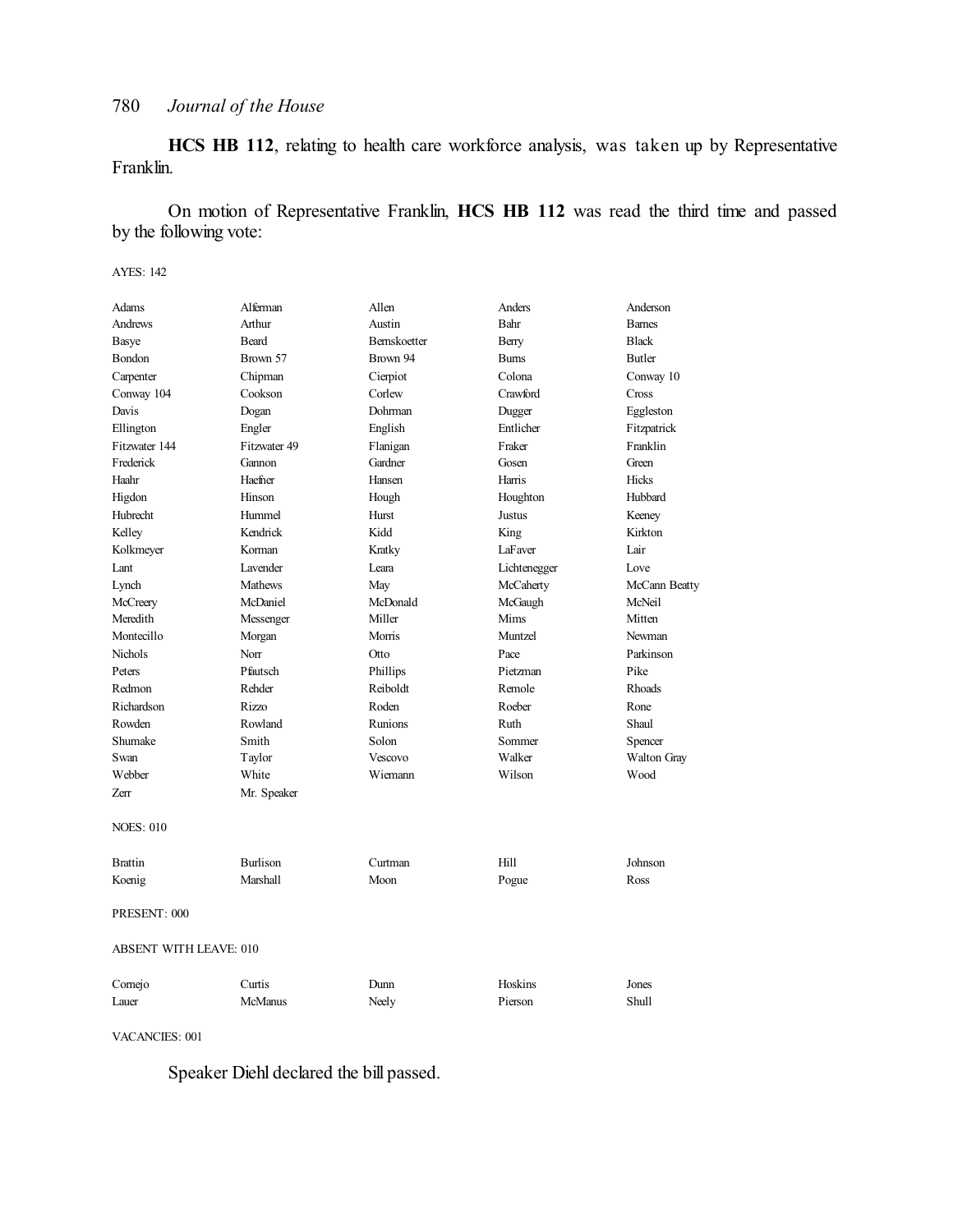**HCS HB 777**, relating to transportation development districts, was taken up by Representative Pfautsch.

On motion of Representative Pfautsch, **HCS HB 777** was read the third time and passed by the following vote:

AYES: 146

| Adams                         | Alferman       | Allen         | Anders         | Anderson        |  |
|-------------------------------|----------------|---------------|----------------|-----------------|--|
| Andrews                       | Arthur         | Austin        | Bahr           | <b>Bames</b>    |  |
| <b>Basye</b>                  | Beard          | Bernskoetter  | Berry          | <b>Black</b>    |  |
| Bondon                        | <b>Brattin</b> | Brown 57      | Brown 94       | <b>Burlison</b> |  |
| <b>Burns</b>                  | Butler         | Carpenter     | Chipman        | Cierpiot        |  |
| Colona                        | Conway 10      | Conway 104    | Cookson        | Corlew          |  |
| Crawford                      | Cross          | Curtman       | Davis          | Dogan           |  |
| Dohrman                       | Dugger         | Eggleston     | Engler         | English         |  |
| Entlicher                     | Fitzpatrick    | Fitzwater 144 | Fitzwater 49   | Flanigan        |  |
| Fraker                        | Franklin       | Frederick     | Gannon         | Gosen           |  |
| Green                         | Haahr          | Haefner       | Hansen         | Harris          |  |
| Hicks                         | Higdon         | Hill          | Hinson         | Hough           |  |
| Houghton                      | Hubrecht       | Hummel        | Hurst          | Johnson         |  |
| Justus                        | Keeney         | Kelley        | Kendrick       | Kidd            |  |
| King                          | Kirkton        | Koenig        | Kolkmeyer      | Korman          |  |
| Kratky                        | LaFaver        | Lair          | Lant           | Lavender        |  |
| Leara                         | Lichtenegger   | Love          | Lynch          | Mathews         |  |
| May                           | McCaherty      | McCann Beatty | McCreery       | McDaniel        |  |
| McDonald                      | McGaugh        | McNeil        | Meredith       | Messenger       |  |
| Miller                        | Mims           | Mitten        | Montecillo     | Morgan          |  |
| Morris                        | Muntzel        | Newman        | <b>Nichols</b> | Norr            |  |
| Otto                          | Pace           | Parkinson     | Peters         | Pfautsch        |  |
| Phillips                      | Pietzman       | Pike          | Redmon         | Rehder          |  |
| Reiboldt                      | Remole         | Rhoads        | Richardson     | Rizzo           |  |
| Roden                         | Roeber         | Rone          | Ross           | Rowden          |  |
| Rowland                       | Runions        | Ruth          | Shaul          | Shumake         |  |
| Smith                         | Solon          | Sommer        | Spencer        | Swan            |  |
| Taylor                        | Vescovo        | Walker        | Walton Gray    | Webber          |  |
| White                         | Wiemann        | Wilson        | Wood           | <b>Zerr</b>     |  |
| Mr. Speaker                   |                |               |                |                 |  |
| <b>NOES: 004</b>              |                |               |                |                 |  |
| Ellington                     | Marshall       | Moon          | Pogue          |                 |  |
| PRESENT: 000                  |                |               |                |                 |  |
| <b>ABSENT WITH LEAVE: 012</b> |                |               |                |                 |  |
| Cornejo                       | Curtis         | Dunn          | Gardner        | Hoskins         |  |
| Hubbard                       | Jones          | Lauer         | <b>McManus</b> | Neely           |  |
| Pierson                       | Shull          |               |                |                 |  |

VACANCIES: 001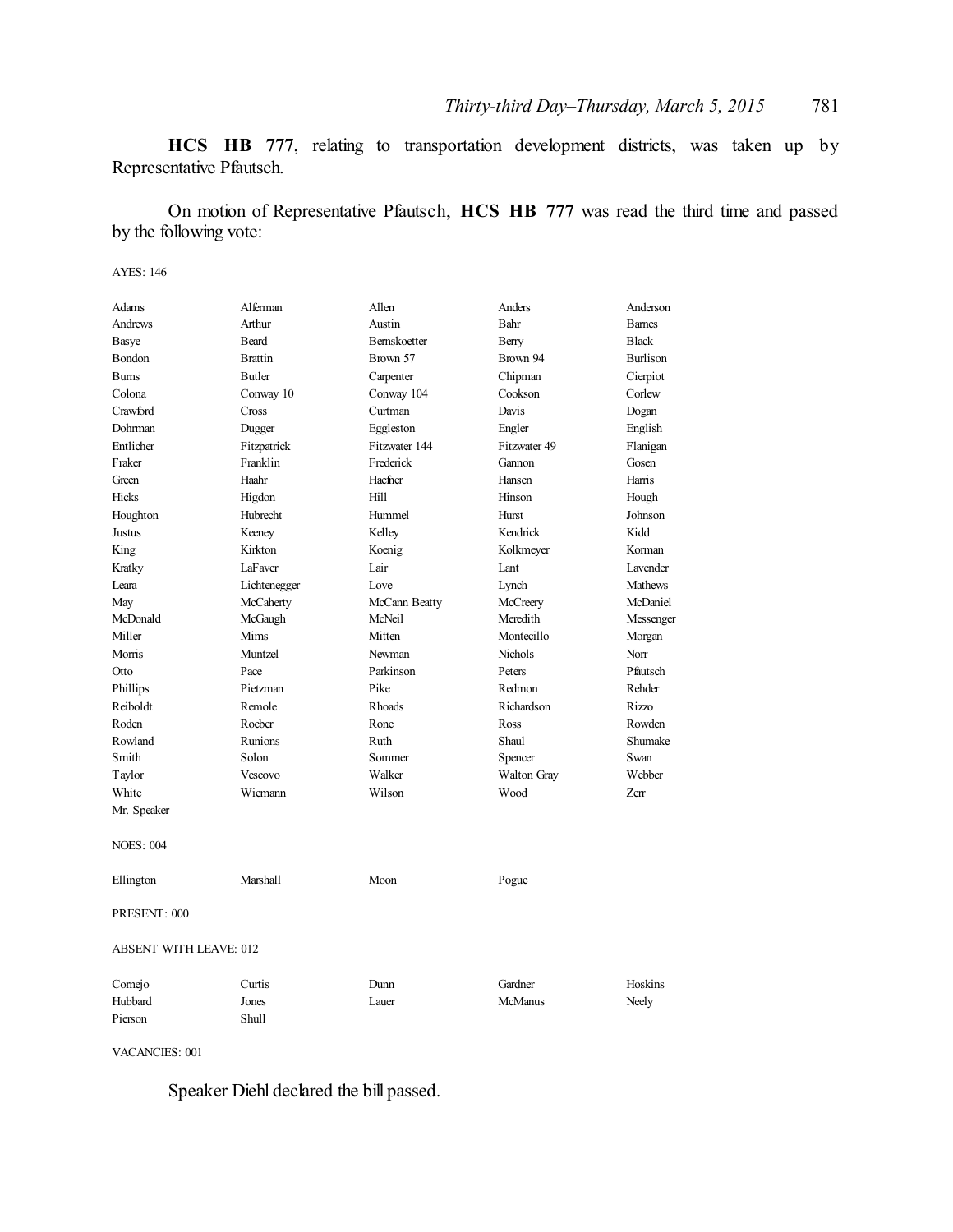**HB 468**, relating to tax credits for new or expanded business facilities, was taken up by Representative Berry.

On motion of Representative Berry, **HB 468** was read the third time and passed by the following vote:

#### AYES: 106

| Adams                         | Alferman       | Allen           | Anders             | Arthur         |
|-------------------------------|----------------|-----------------|--------------------|----------------|
| Austin                        | Basye          | <b>Beard</b>    | Bernskoetter       | Berry          |
| <b>Black</b>                  | Bondon         | Brown 57        | Brown 94           | <b>Burns</b>   |
| <b>Butler</b>                 | Carpenter      | Cierpiot        | Colona             | Conway 10      |
| Conway 104                    | Cookson        | Corlew          | Crawford           | Cross          |
| Davis                         | Dogan          | Dohrman         | Dugger             | Ellington      |
| Engler                        | Entlicher      | Fitzwater 144   | Fitzwater 49       | Flanigan       |
| Fraker                        | Franklin       | Gannon          | Gosen              | Green          |
| Haahr                         | Haefner        | Hansen          | Harris             | <b>Hicks</b>   |
| Higdon                        | Hinson         | Hoskins         | Hough              | Houghton       |
| Hummel                        | Jones          | Justus          | Kelley             | Kendrick       |
| King                          | Kolkmeyer      | Korman          | Kratky             | LaFaver        |
| Lair                          | Lant           | <b>Lavender</b> | Leara              | Lichtenegger   |
| Love                          | Lynch          | May             | McCaherty          | McCann Beatty  |
| McCreery                      | McDaniel       | McGaugh         | McNeil             | Messenger      |
| Miller                        | Mims           | Mitten          | Morgan             | Morris         |
| Muntzel                       | <b>Nichols</b> | Otto            | Pfautsch           | Phillips       |
| Pike                          | Redmon         | Reiboldt        | Richardson         | <b>Rizzo</b>   |
| Roden                         | Roeber         | Rone            | Rowden             | Rowland        |
| Runions                       | Ruth           | Shaul           | Shumake            | Solon          |
| Sommer                        | Swan           | Walker          | Webber             | Zerr           |
| Mr. Speaker                   |                |                 |                    |                |
| <b>NOES: 048</b>              |                |                 |                    |                |
| Anderson                      | Andrews        | Bahr            | <b>Bames</b>       | <b>Brattin</b> |
| <b>Burlison</b>               | Chipman        | Curtman         | Eggleston          | English        |
| Fitzpatrick                   | Frederick      | Gardner         | Hill               | Hubbard        |
| Hubrecht                      | Hurst          | Johnson         | Keeney             | Kidd           |
| Kirkton                       | Koenig         | Marshall        | Mathews            | McDonald       |
| Meredith                      | Montecillo     | Moon            | Newman             | Norr           |
| Pace                          | Parkinson      | Peters          | Pietzman           | Pogue          |
| Rehder                        | Remole         | <b>Rhoads</b>   | Ross               | Smith          |
| Spencer                       | Taylor         | Vescovo         | <b>Walton Gray</b> | White          |
| Wiemann                       | Wilson         | Wood            |                    |                |
| PRESENT: 000                  |                |                 |                    |                |
| <b>ABSENT WITH LEAVE: 008</b> |                |                 |                    |                |
| Cornejo                       | Curtis         | Dunn            | Lauer              | <b>McManus</b> |
| Neely                         | Pierson        | Shull           |                    |                |

VACANCIES: 001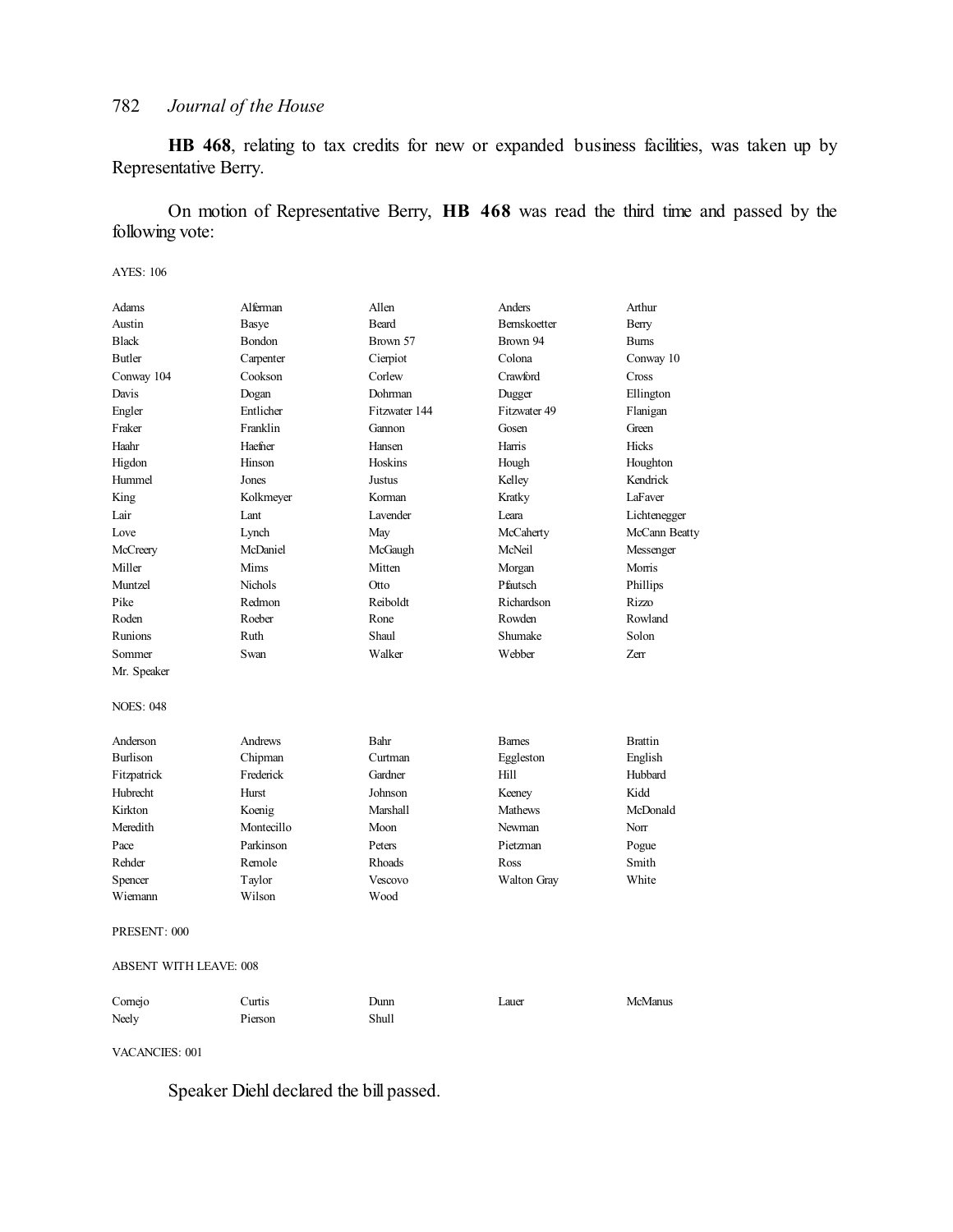**HB 384**, relating to tax amnesty, was taken up by Representative Flanigan.

On motion of Representative Flanigan, **HB 384** was read the third time and passed by the following vote:

#### AYES: 141

| Adams                         | Alferman     | Allen           | Anderson       | Andrews      |
|-------------------------------|--------------|-----------------|----------------|--------------|
| Arthur                        | Austin       | Bahr            | <b>Barnes</b>  | Basye        |
| Beard                         | Bernskoetter | Berry           | <b>Black</b>   | Bondon       |
| <b>Brattin</b>                | Brown 94     | <b>Burlison</b> | <b>Burns</b>   | Carpenter    |
| Chipman                       | Cierpiot     | Colona          | Conway 10      | Conway 104   |
| Cookson                       | Corlew       | Crawford        | Cross          | Curtis       |
| Curtman                       | Davis        | Dogan           | Dohrman        | Dugger       |
| Eggleston                     | Ellington    | Engler          | English        | Entlicher    |
| Fitzpatrick                   | Fitzwater 49 | Flanigan        | Fraker         | Frederick    |
| Gannon                        | Gardner      | Gosen           | Green          | Haahr        |
| Hansen                        | Harris       | Hicks           | Higdon         | Hill         |
| Hinson                        | Hoskins      | Hough           | Houghton       | Hubbard      |
| Hubrecht                      | Hummel       | Hurst           | Johnson        | Justus       |
| Keeney                        | Kelley       | Kendrick        | Kidd           | King         |
| Koenig                        | Kolkmeyer    | Korman          | Kratky         | LaFaver      |
| Lair                          | Lant         | Lavender        | Leara          | Lichtenegger |
| Love                          | Lynch        | <b>Mathews</b>  | May            | McCaherty    |
| McCann Beatty                 | McDaniel     | McDonald        | McGaugh        | McNeil       |
| Meredith                      | Messenger    | Miller          | Mims           | Mitten       |
| Montecillo                    | Moon         | Morgan          | Morris         | Muntzel      |
| Nichols                       | Norr         | Otto            | Pace           | Parkinson    |
| Peters                        | Pfautsch     | Phillips        | Pietzman       | Pike         |
| Redmon                        | Rehder       | Reiboldt        | Remole         | Rhoads       |
| Richardson                    | <b>Rizzo</b> | Roden           | Roeber         | Rone         |
| Ross                          | Rowland      | Ruth            | Shaul          | Shumake      |
| Smith                         | Solon        | Sommer          | Spencer        | Swan         |
| Taylor                        | Vescovo      | Walker          | Walton Gray    | Webber       |
| White                         | Wiemann      | Wilson          | Wood           | 7er          |
| Mr. Speaker                   |              |                 |                |              |
| <b>NOES: 007</b>              |              |                 |                |              |
| Anders                        | Butler       | Kirkton         | Marshall       | McCreery     |
| Newman                        | Pogue        |                 |                |              |
| PRESENT: 000                  |              |                 |                |              |
| <b>ABSENT WITH LEAVE: 014</b> |              |                 |                |              |
| Brown 57                      | Comejo       | Dunn            | Fitzwater 144  | Franklin     |
| Haefner                       | Jones        | Lauer           | <b>McManus</b> | Neely        |
| Pierson                       | Rowden       | Runions         | <b>Shull</b>   |              |

VACANCIES: 001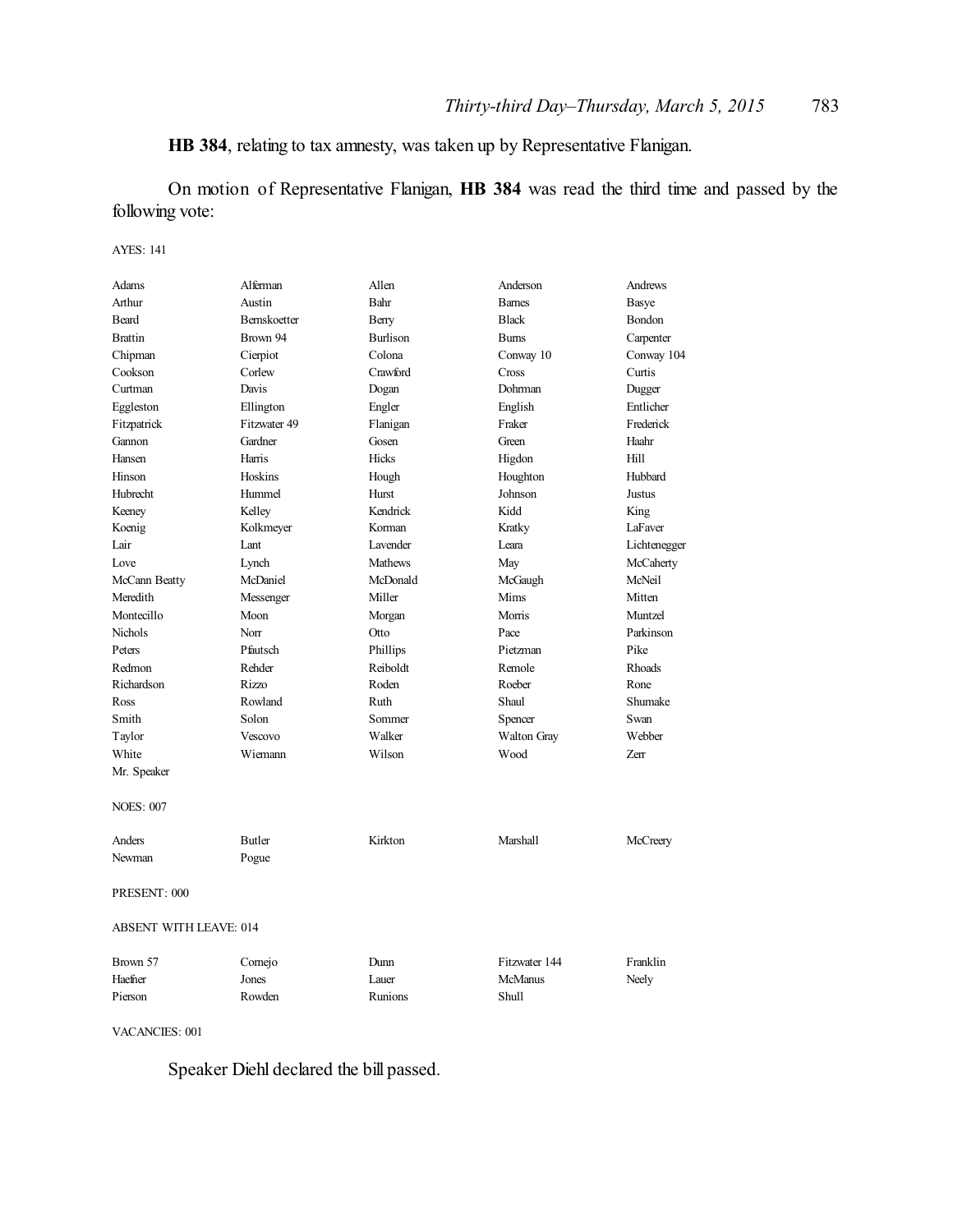# The emergency clause was adopted by the following vote:

# AYES: 139

| Adams                         | Alferman      | Allen           | Anderson        | Andrews        |  |
|-------------------------------|---------------|-----------------|-----------------|----------------|--|
| Arthur                        | Austin        | Bahr            | <b>Barnes</b>   | Basye          |  |
| <b>Beard</b>                  | Bernskoetter  | <b>Black</b>    | <b>Bondon</b>   | <b>Brattin</b> |  |
| Brown 57                      | Brown 94      | <b>Burlison</b> | <b>Bums</b>     | Carpenter      |  |
| Chipman                       | Cierpiot      | Colona          | Conway 10       | Conway 104     |  |
| Cookson                       | Corlew        | Crawford        | Cross           | Curtis         |  |
| Curtman                       | Davis         | Dogan           | Dohrman         | Dugger         |  |
| Eggleston                     | Ellington     | Engler          | English         | Entlicher      |  |
| Fitzpatrick                   | Fitzwater 144 | Fitzwater 49    | Flanigan        | Fraker         |  |
| Frederick                     | Gannon        | Gosen           | Green           | Haahr          |  |
| Haefner                       | Hansen        | Harris          | <b>Hicks</b>    | Higdon         |  |
| Hill                          | Hinson        | Hoskins         | Hough           | Houghton       |  |
| Hubbard                       | Hubrecht      | Hummel          | Hurst           | Johnson        |  |
| Justus                        | Keeney        | Kelley          | Kendrick        | Kidd           |  |
| King                          | Koenig        | Kolkmeyer       | Korman          | Kratky         |  |
| LaFaver                       | Lair          | Lant            | <b>Lavender</b> | Leara          |  |
| Lichtenegger                  | Love          | Lynch           | <b>Mathews</b>  | May            |  |
| McCaherty                     | McCann Beatty | McDaniel        | McDonald        | McGaugh        |  |
| McNeil                        | Meredith      | Messenger       | Miller          | Mims           |  |
| Montecillo                    | Morgan        | Morris          | Muntzel         | Nichols        |  |
| Norr                          | Pace          | Parkinson       | Peters          | Pfautsch       |  |
| Phillips                      | Pietzman      | Pike            | Redmon          | Rehder         |  |
| Reiboldt                      | Remole        | Rhoads          | Richardson      | Rizzo          |  |
| Roden                         | Roeber        | Rone            | Ross            | Rowden         |  |
| Rowland                       | Ruth          | Shaul           | Shumake         | Smith          |  |
| Solon                         | Sommer        | Spencer         | Swan            | Taylor         |  |
| Vescovo                       | Walker        | Walton Gray     | Webber          | White          |  |
| Wiemann                       | Wood          | Zerr            | Mr. Speaker     |                |  |
| <b>NOES: 012</b>              |               |                 |                 |                |  |
| Anders                        | Berry         | <b>Butler</b>   | Gardner         | Kirkton        |  |
| <b>Marshall</b>               | McCreery      | Mitten          | Moon            | Newman         |  |
| Pogue                         | Wilson        |                 |                 |                |  |
| PRESENT: 000                  |               |                 |                 |                |  |
| <b>ABSENT WITH LEAVE: 011</b> |               |                 |                 |                |  |
| Comejo                        | Dunn          | Franklin        | Jones           | Lauer          |  |
| <b>McManus</b>                | Neely         | Otto            | Pierson         | Runions        |  |
| Shull                         |               |                 |                 |                |  |
|                               |               |                 |                 |                |  |

VACANCIES: 001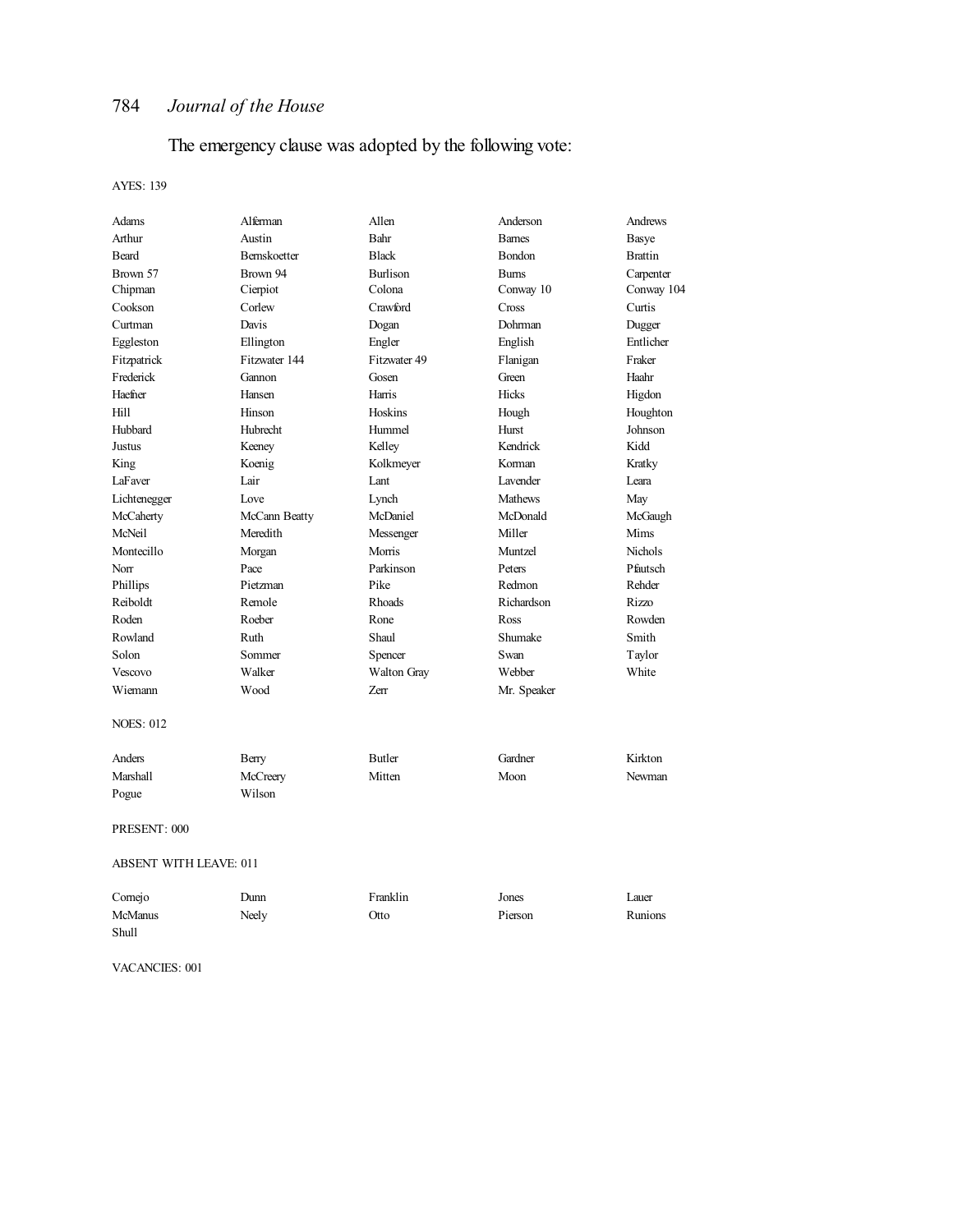**HB 118**, relating to claims arising out of the rendering of or failure to render health care services, was taken up by Representative Burlison.

On motion of Representative Burlison, **HB 118** was read the third time and passed by the following vote:

AYES: 101

| Alferman                      | Allen          | Anderson     | Andrews      | Austin          |  |
|-------------------------------|----------------|--------------|--------------|-----------------|--|
| Bahr                          | <b>Barnes</b>  | Basye        | Bernskoetter | Berry           |  |
| Bondon                        | <b>Brattin</b> | Brown 57     | Brown 94     | <b>Burlison</b> |  |
| Chipman                       | Conway 104     | Corlew       | Crawford     | Cross           |  |
| Curtman                       | Davis          | Dogan        | Dohrman      | Dugger          |  |
| Eggleston                     | Engler         | Entlicher    | Fitzpatrick  | Fitzwater 144   |  |
| Fitzwater 49                  | Flanigan       | Fraker       | Franklin     | Frederick       |  |
| Gannon                        | Gosen          | Haefner      | Hansen       | Higdon          |  |
| Hill                          | Hinson         | Hoskins      | Hough        | Houghton        |  |
| Hubrecht                      | Hurst          | Johnson      | Justus       | Keeney          |  |
| Kelley                        | Kidd           | King         | Koenig       | Kolkmeyer       |  |
| Lair                          | Lant           | Leara        | Love         | Lynch           |  |
| <b>Mathews</b>                | McDaniel       | McGaugh      | Messenger    | Miller          |  |
| Moon                          | Morris         | Muntzel      | Parkinson    | Pfautsch        |  |
| Phillips                      | Pietzman       | Pike         | Pogue        | Redmon          |  |
| Rehder                        | Reiboldt       | Remole       | Rhoads       | Richardson      |  |
| Roden                         | Roeber         | Rone         | Ross         | Rowden          |  |
| Rowland                       | Ruth           | Shaul        | Shumake      | Sommer          |  |
| Spencer                       | Swan           | Taylor       | Vescovo      | Walker          |  |
| White                         | Wiemann        | Wilson       | Wood         | <b>Zerr</b>     |  |
| Mr. Speaker                   |                |              |              |                 |  |
| <b>NOES: 050</b>              |                |              |              |                 |  |
| Adams                         | Anders         | Arthur       | <b>Beard</b> | <b>Black</b>    |  |
| <b>Burns</b>                  | <b>Butler</b>  | Carpenter    | Cierpiot     | Colona          |  |
| Conway 10                     | Cookson        | Curtis       | Ellington    | English         |  |
| Gardner                       | Green          | Haahr        | Harris       | Hicks           |  |
| Hubbard                       | Hummel         | Kendrick     | Kirkton      | Kratky          |  |
| LaFaver                       | Lavender       | Lichtenegger | Marshall     | May             |  |
| McCaherty                     | McCann Beatty  | McCreery     | McDonald     | McNeil          |  |
| Meredith                      | Mims           | Mitten       | Montecillo   | Morgan          |  |
| Newman                        | Nichols        | Norr         | Otto         | Pace            |  |
| Rizzo                         | Smith          | Solon        | Walton Gray  | Webber          |  |
| PRESENT: 002                  |                |              |              |                 |  |
| Korman                        | Peters         |              |              |                 |  |
| <b>ABSENT WITH LEAVE: 009</b> |                |              |              |                 |  |
| Cornejo                       | Dunn           | Jones        | Lauer        | McManus         |  |
| Neely                         | Pierson        | Runions      | <b>Shull</b> |                 |  |
|                               |                |              |              |                 |  |

VACANCIES: 001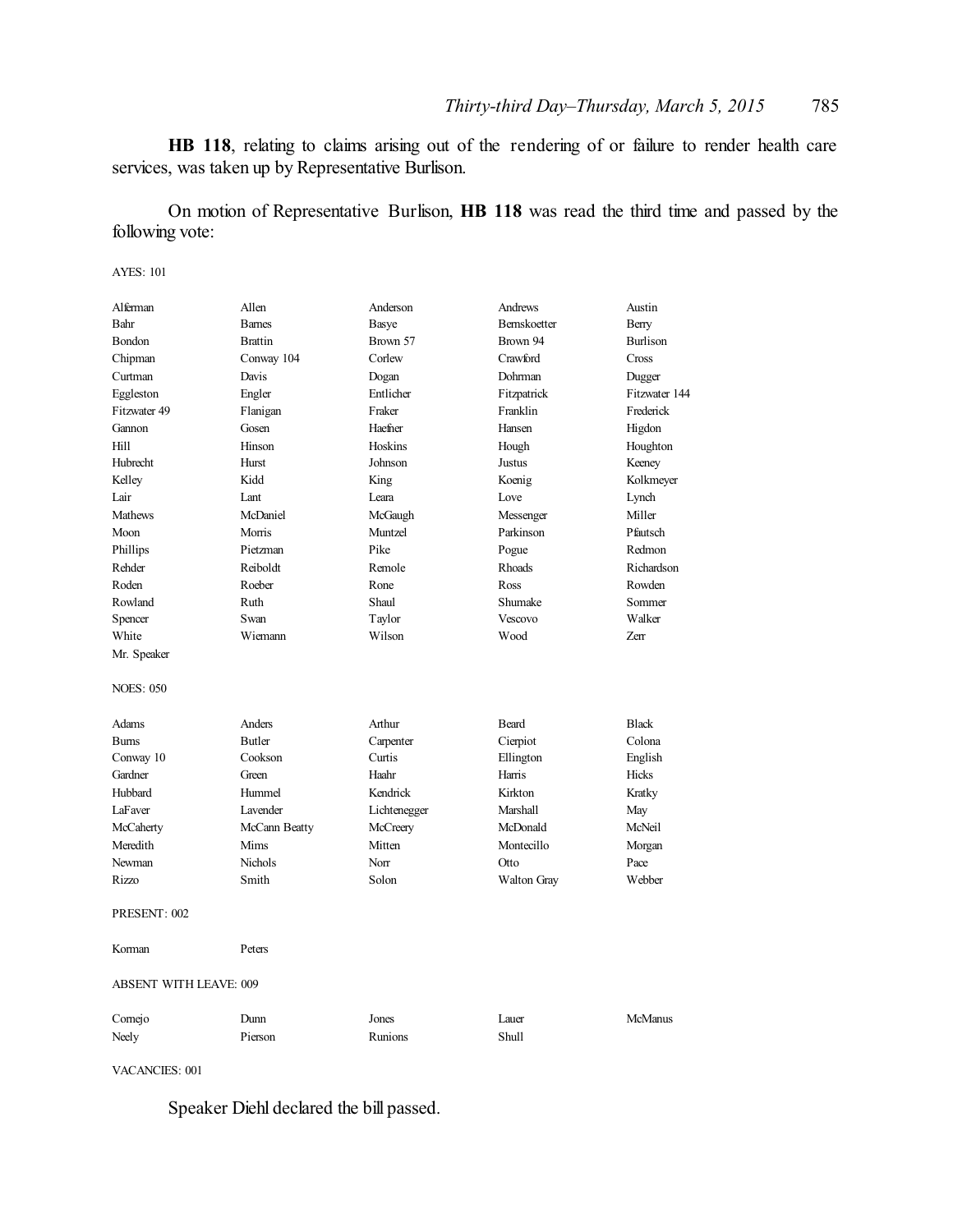# **REFERRAL OF HOUSE RESOLUTIONS**

The following House Resolution was referred to the Committee indicated:

**HR 738** - Select Committee on Rules

#### **REFERRAL OF HOUSE BILLS**

The following House Bills were referred to the Committee indicated:

- **HB 362** Elections
- **HB 640** Children and Families
- **HB 658** Emerging Issues in Education
- **HB 720** Health and Mental Health Policy
- **HB 796** Children and Families
- **HB 985** Children and Families
- **HB 1052** Professional Registration and Licensing
- **HB 1054** Elementary and Secondary Education
- **HB 1064** Banking
- **HB 1081** Health Insurance
- **HB 1083** Emerging Issues in Education
- **HB 1098** Banking
- **HB 1106** Civil and Criminal Proceedings

### **RE-REFERRAL OF HOUSE BILLS**

The following House Bill was re-referred to the Committee indicated:

**HB 485** - Government Efficiency

#### **COMMITTEE REPORTS**

#### **Committee on Banking**, Chairman Crawford reporting:

Mr. Speaker: Your Committee on Banking, to which was referred **HB 636**, begs leave to report it has examined the same and recommends that it **Do Pass**, and pursuant to Rule 27(6) be referred to the Select Committee on Financial Institutions and Taxation.

Mr. Speaker: Your Committee on Banking, to which was referred **HB 645**, begs leave to report it has examined the same and recommends that it **Do Pass**, and pursuant to Rule 27(6) be referred to the Select Committee on Financial Institutions and Taxation.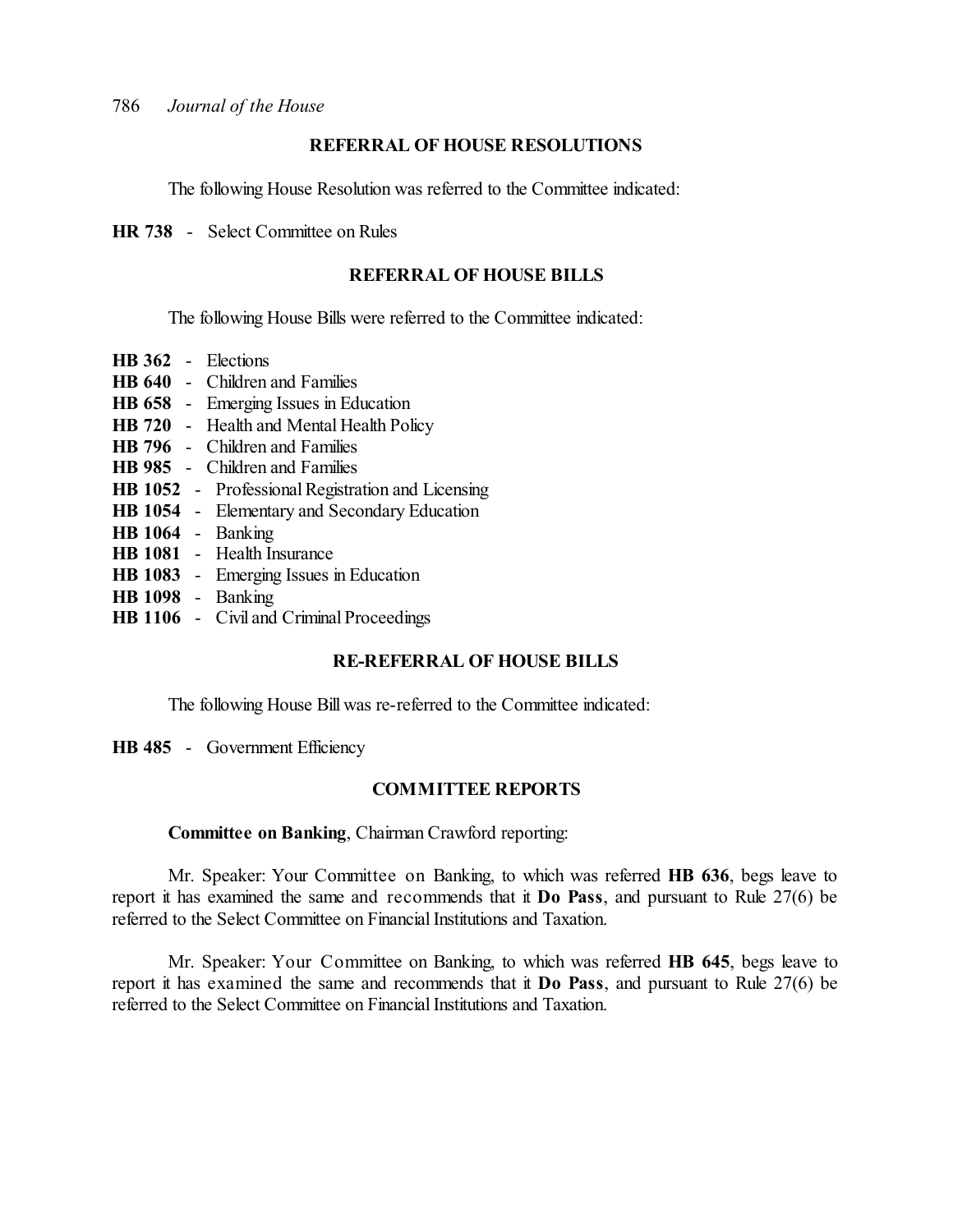#### **Committee on Health Insurance**, Chairman Hansen reporting:

Mr. Speaker: Your Committee on Health Insurance, to which was referred **HB 766**, begs leave to report it has examined the same and recommends that it **Do Pass with House Committee Amendment No. 1**, and pursuant to Rule 27(8) be referred to the Select Committee on Insurance.

#### *House Committee Amendment No. 1*

AMEND House Bill No. 766, Page 1, Section 354.417, Lines 3 through 4, by deleting the sentence "**Such cost sharing shall not be subject to any limits under state law.**"; and

Further amend said bill by amending the title, enacting clause, and intersectional references accordingly.

## **Committee on Local Government**, Chairman Hinson reporting:

Mr. Speaker: Your Committee on Local Government, to which was referred **HB 324**, begs leave to report it has examined the same and recommends that it **Do Pass**, and pursuant to Rule 27(13) be referred to the Select Committee on State and Local Governments.

Mr. Speaker: Your Committee on Local Government, to which was referred **HB 473**, begs leave to report it has examined the same and recommends that it **Do Pass**, and pursuant to Rule 27(13) be referred to the Select Committee on State and Local Governments.

Mr. Speaker: Your Committee on Local Government, to which was referred **HB 511**, begs leave to report it has examined the same and recommends that it **Do Pass with House Committee Amendment No. 1**, and pursuant to Rule 27(13) be referred to the Select Committee on State and Local Governments.

#### *House Committee Amendment No. 1*

AMEND House Bill No. 511, Pages 1-3, Section 72.401, Lines 1-79, by deleting all of said lines and inserting in lieu thereof the following:

"72.418. 1. Notwithstanding any other provision of law to the contrary, no new city created pursuant to sections 72.400 to 72.423 **as enacted and amended prior to August 28, 2015,** shall establis h a municipal fire department to provide fire protection services, including emergency medical services, if such city formerly consisted of unincorporated areas in the county or municipalities in the county, or both, which are provided fire protection services and emergency medical services by one or more fire protection districts. Such fire protection districts shall continue to provide services to the area comprising the new city and may levy and collect taxes the same as s uch districts had prior to the creation of such new city.

2. Fire protection districts serving the area included within any annexation by a city having a fire department, including simplified boundary changes, shall continue to provide fire protection services, including emergency medical services to such area. The annexing city shall pay annually to the fire protection district an amount equal to that which the fire protection district would have levied on all taxable property within the annexed area. Such annexed area shall not be subject to taxation for any purpose thereafter by the fire protection district except for bonded indebtedness by the fire protection district which existed prior to the annexation. The amount to be paid annually by the municipality to the fire protection district pursuant hereto shall be a sum equal to the annual assess ed value multiplied by the annual tax rate as certified by the fire protection district to the municipality, including any portion of the tax created for emergency medical service provided by the district, per one hundred dollars of assessed value in such area. The tax rate so computed shall include any tax on bonded indebtedness incurred subsequent to such annexation, but shall not include any portion of the tax rate for bonded indebtedness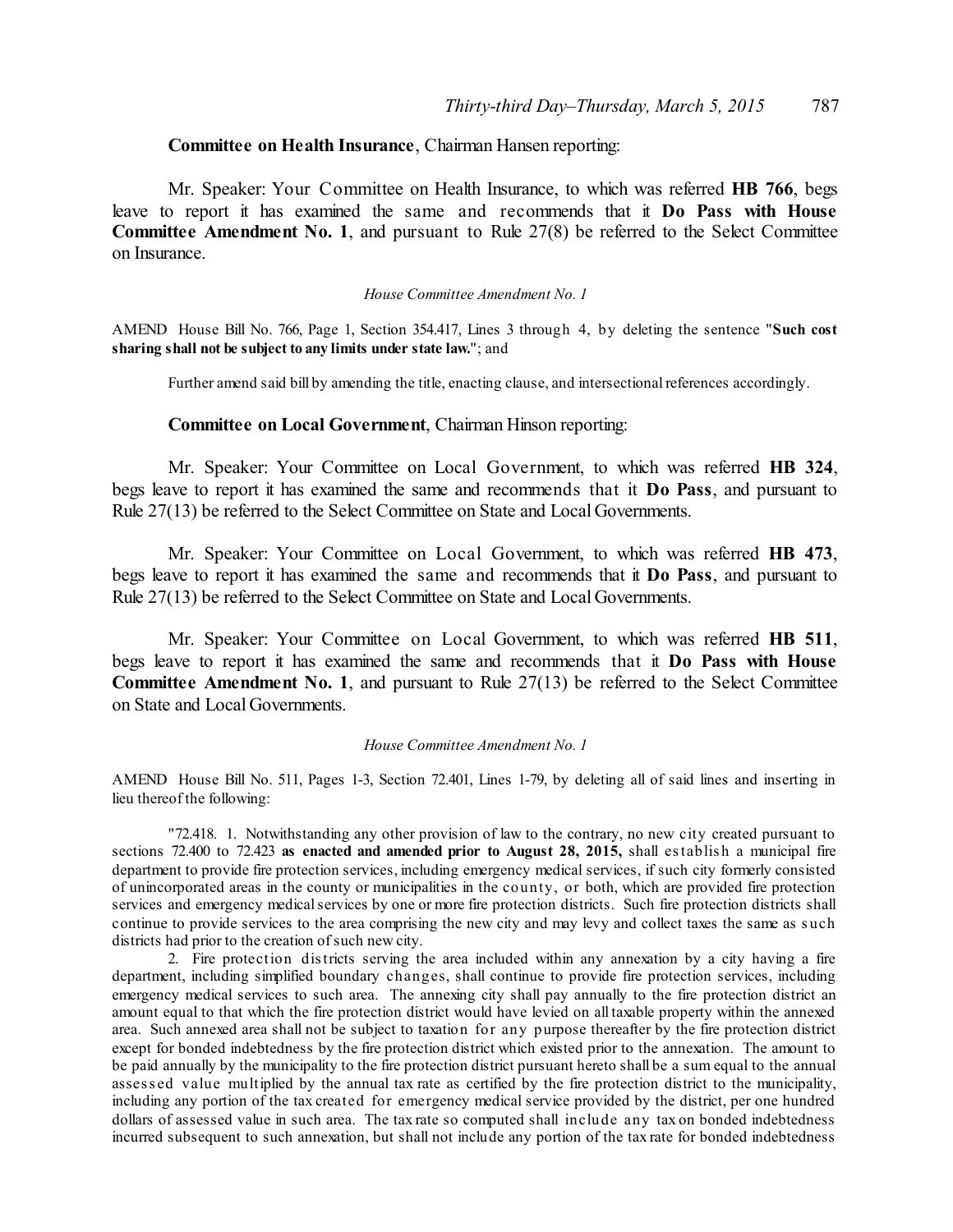incurred prior to such annexation. Notwithstanding any other provision of law to the contrary, the residents of an area annexed on or after May 26, 1994, may vote in all fire protection district elections and may be elected to the fire protection district board of directors.

3. The fire protection district may approve or reject any proposal for the provision of fire protection and emergency medical services by a city.

**[**72.400. As used in sections 72.400 to 72.423, the following terms mean:

(1) "Boundary adjustment", an adjustment of a boundary between two municipalities or a municipality and the unincorporated area of the county involving all or part of one or more residential parcels in common ownership or an adjustment between two municipalities or a municipality and the unincorporated area of the county involving only public property or public rights-of-way;

(2) "Boundary change", any annexation, consolidation, incorporation, transfer of jurisdiction between municipalities or between a municipality and the county, or combination thereof, which, if approved, would result in a municipality composed of contiguous territory;

(3) "Commission", a boundary commission established pursuant to this section;

(4) "Contiguousness", territory proposed for annexation in which at least fifteen percent of its boundary is adjacent to the municipality which is proposing the annexation or territory proposed for addition to an established unincorporated area in which at least fifteen percent of its boundary is adjacent to the established unincorporated area;

(5) "Established unincorporated area", an area in the unincorporated area of the county which has been approved by the voters pursuant to section 72.422 to remain unincorporated and not subject to any boundary change except as otherwise provided;

(6) "Proposing agent", the governing body of any municipality which by ordinance has adopted a boundary change proposal or the governing body of the county which by ordinance has adopted a boundary change proposal, or the chief elected official of the county who has authorized the filing of an unincorporated area proposal, or a person presenting petitions for incorporation signed by a number of registered voters equal to not less than fifteen percent of the number of votes cast for governor in the last gubernatorial election in the total combined area affected by the boundary change proposal. Petitions submitted by proposing agents may be submitted with exclusions for the signatures collected in areas originally included in the proposal but subsequently annexed or incorporated separately as a municipality, although the commission shall be satisfied as to the sufficiency of the signatures for the final proposed area;

(7) "Voting jurisdiction", a city, town or village, or areas of unincorporated territory with boundaries established by the commission for purposes of holding a boundary change election.**]**

**[**72.401. 1. If a commission has been established pursuant to section 72.400 in any county with a charter form of government where fifty or more cities, towns and villages have been established, any boundary change within the county shall proceed solely and exclusively in the manner provided for by sections 72.400 to 72.423, notwithstanding any statutory provisions to the contrary concerning such boundary changes.

2. In any county with a charter form of government where fifty or more cities, towns and villages have been established, if the governing body of such county has by ordinance established a boundary commission, as provided in sections 72.400 to 72.423, then boundary changes in such county s hall proceed only as provided in sections 72.400 to 72.423.

3. The commission shall be composed of eleven members as provided in this subsection. No member, employee or contractor of the commission shall be an elective official, employee or contractor of the county or of any political subdivision within the county or of any organization representing political subdivisions or officers or employees of political subdivisions. Each of the appointing authorities described in subdivisions (1) to (3) of this subsection shall appoint persons who shall be residents of their respective locality so described. The appointing authority making the appointments shall be:

(1) The chief elected officials of all municipalities wholly within the county which have a population of more than twenty thousand persons,who shall name two members to the commission as prescribed in this subsection each of whomis a resident of a municipality within the county of more than twenty thousand persons;

(2) The chief elected officials of all municipalities wholly within the county which have a population of twenty thousand or less but more than ten thousand persons, who s hall name one member to the commission as prescribed in this subsection who is a resident of a municipality within the county with a population of twenty thousand or less but more than ten thousand persons;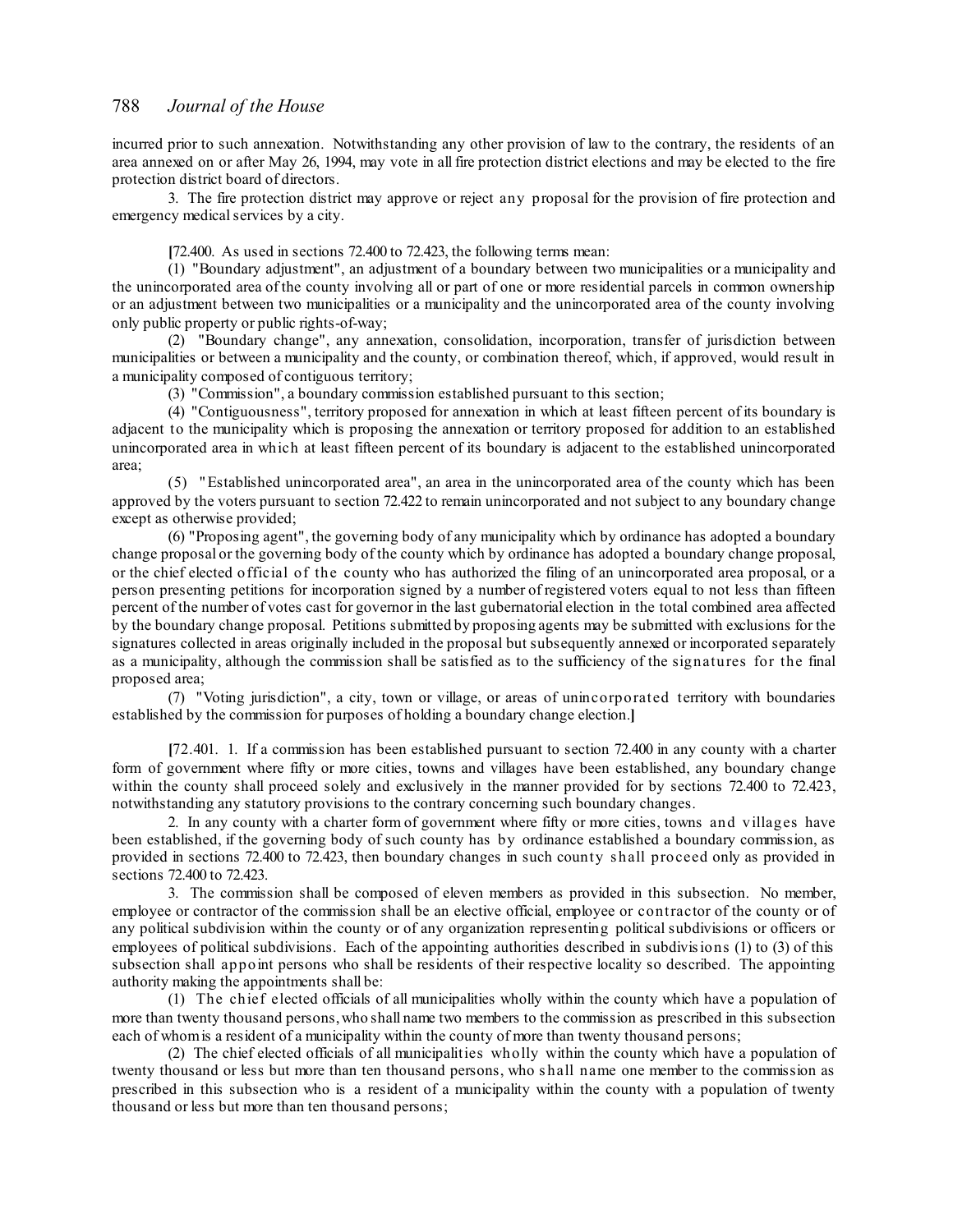(3) The chief elected officials of all municipalities wholly within the county which have a population of ten thousand persons or less, who shall name one member to the commission as prescribed in this subsection who is a resident of a municipality within the county with a population of ten thousand persons or less;

(4) An appointive body consisting of the director of the county department of planning, the president of the municipal league of the county, one additional person designated by the county executive, and one additional person named by the board of the municipal league of the county, which appointive body, acting by a majority of all of its members, shall name three members of the commission who are residents of the county; and

(5) The county executive of the county, who shall name four members of the commission, three of whom shall be from the unincorporated area of the county and one of whom shall be from the incorporated area of the county. The seat of a commissioner shall be automatically vacated when the commissioner changes his or her residence so as to no longer conform to the terms of the requirements of the commissioner's appointment. The commission shall promptly notify the appointing authority of such change of residence.

4. Upon the passage of an ordinance by the governing body of the county establishing a boundary commission, the governing body of the county shall, within ten days, send by United States mail written notice of the passage of the ordinance to the chief elected official of each municipality wholly or partly in the county.

5. Each of the appointing authorities described in subdivisions (1) to (4) of subsection 3 of this section shall meet within thirty days of the passage of the ordinance establishing the commission to compile its list of appointees. Each list shall be delivered to the county executive within forty-one days of the passage of such ordinance. The county executive shall appoint members within forty-five days of the passage of the ordinance. If a list is not submitted by the time specified, the county executive s hall appoint the members using the criteria of subsection 3 of this section before the sixtieth day from the passage of the ordinance. At the first meeting of the commission appointed after the effective date of the ordinance, the commissioners shall choose by lot the length of their terms. Three shall serve for one year, two for two years, two for three years, two for four years, and two for five years. Allsucceeding commissioners shall serve for five years. Terms shall end on December thirty-first of the respective year. No commissioner s hall serve more than two consecutive full terms. Full terms shall include any termlonger than two years.

6. When a member's term expires, or if a member is for any reason unable to complete his term, the respective appointing authority shall appoint such member's successor. Each appointing authority shall act to ensure that each appointee is secured accurately and in a timely manner, when a member's term expires or as soon as possible when a member is unable to complete his term. A member whose term has expired shall continue to serve until his successor is appointed and qualified.

7. The commission, its employees and subcontractors shall be subject to the regulation of conflicts of interest as defined in sections 105.450 to 105.498 and to the requirements for open meetings and records under chapter 610.

8. Notwithstanding any provisions of law to the contrary, any boundary adjustment approved by the residential property owners and the governing bodies of the affected municipalities or the county, if involved, and any voluntary annexation approved by municipal ordinance provided that the municipality owns the area to be annexed, that the area is contiguous with the municipality, and that the area is utilized only for parks and recreation purposes, shall not be subject to commission review. Such a boundary adjustment or annexation is not prohibited by the existence of an established unincorporated area.**]**

**[**72.402. The commission s hall enact and adopt all rules, regulations and procedures that are reasonably necessary to achieve the objectives of sections 72.400 to 72.423 no sooner than twenty-s even calendar days after notifying all municipalities and the county of the proposed rule, regulation or procedure enactment or change. Notice may be given by ordinary mail or by publishing in at least one newspaper of general circulation qualified to publish legal notices. No new or amended rule, regulation or procedure shall apply retroactively to any boundary change or unincorporated area proposal pending before the commission.**]**

**[**72.403. 1. The commission shall review all proposed boundary changes of any area wholly or partially within the county. After June 27, 2000, no boundary change or unincorporated area proposal shall be submitted to or considered by the commission until April 15, 2001, except for consolidations.

Any boundary change or unincorporated area proposal pending before the commission on June 27, 2000, shall be suspended on June 27, 2000, and shall be further considered after April 15, 2001, only ifsuch proposal is reflected in a map plan submitted to the commission pursuant to section 72.423, except an annexation proposal by a village with a population under three thousand five hundred where the initial public hearing will occur prior to July 1, 1999, such proposal shall continue notwithstanding other provisions of law to the contrary. Review shall begin no later than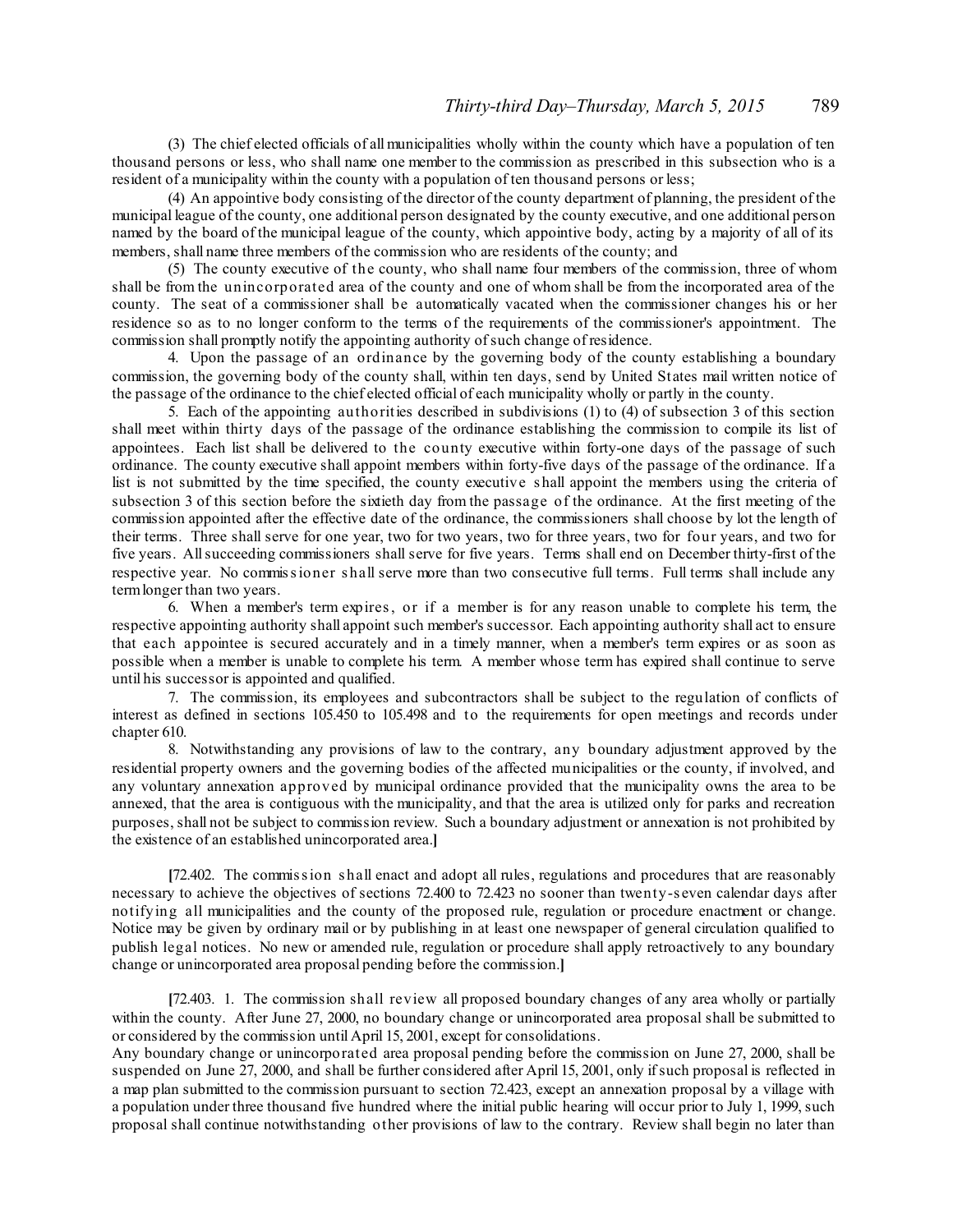thirty days after the plan of intent for the boundary change has been submitted to the commission by the proposing agent or thirty days after April 15, 2001, for boundary changes or unincorporated area proposals which are pending on June 27, 2000. The plan of intent s hall address the criteria set forth in subsection 3 of this section. For the purposes of this subsection, the term"pending" means any proposalsubmitted to the commission which has not yet been approved by the commission as a simplified annexation or approved for submission to the qualified voters of the voting jurisdictions. No simplified boundary change involving territory already described in an annexation resolution or incorporation petition filed with the commission shall occur unless the annexation or incorporation proposal has been dis approved by the commission or defeated by voters. If more than one proposed change is received fromthe same proposing agency, the review of each additional proposed change shall begin not later than thirty days after the date that review was commenced for the next preceding proposed change or thirty days after receipt of the proposed changes were received by the commission; except that, if more than one proposed change is received by the commission from the same proposing agency on the same date, the commission may establish the order of review.

2. When a boundary change proposal has been submitted to the commission, the commission shall, within twenty-one days of receipt of such proposal, publish notice of such proposal and the date of the public hearing thereon in at least one newspaper of general circulation qualified to publish legal notices. Within twenty-one days of receipt ofsuch proposal, the commission shall also mail written notification of such proposal and public hearing date to the county clerk, and to the city or village clerk of each municipality or village, and to any other political subdivision which, in the opinion of the commission, is materially affected by the proposal. The costs of publication and notification shall be borne by the proposing agent. The commission shall hold such public hearing concerning the proposal not less than fourteen nor more than sixty days aftersuch publication and notification are complete. At such public hearing, the county, the proposing agent and affected municipalities shall be parties, and any other interested person, corporation, or political subdivision may also present evidence regarding the proposed boundary change. A boundary change proposal which has been disapproved by the commission and which is resubmitted with changes to the commission shall be subject to the public hearing requirement of this section, unless the commission determines that a public hearing on the resubmitted proposal is not necessary to achieve the objectives of sections 72.400 to 72.423.

3. In reviewing any proposed boundary change, the commission shall approve such proposal if it finds that the boundary change will be in the best interest of the municipality or municipalities and unincorporated territories affected by the proposal and the areas of the county next to such proposed boundary. In making its determination, the commission shall consider the following factors:

(1) The impact, including but not limited to the impact on the taxbase or on the ability to raise revenue, of such proposal on:

(a) The area subject to the proposed boundary change and its residents;

(b) The existing municipality or municipalities, if any, proposing the boundary change and the residents thereof;

(c) Adjoining areas not involved in the boundary change and the residents thereof; and

(d) The entire geographic area of the county and its residents;

(2) A legal description of the area to be annexed, incorporated, consolidated, or subject to the transfer of jurisdiction;

(3) The creation of logical and reasonable municipal boundaries in the county, and for such purpose the commission shall have the ability to make additions, deletions and modifications which address legal boundaries, technical or service delivery problems or boundaries which overlap those of other proposals; however, such additions, deletions and modifications shall not make substantial changes to any proposed boundary petition;

(4) The present level of major services provided by the municipality or other provider, provided to the unincorporated area by the county, and proposed to be provided by the annexing municipality or municipality to be incorporated or consolidated, including, but not limited to, police protection, fire protection, water and sewer systems, street maintenance, utility agreements, parks, recreation, and refuse collections;

(5) A proposed time schedule whereby the municipality or proposed municipality plans to provide such services to the residents of the area to be annexed, incorporated or consolidated within three years fromthe date the municipal boundary change is to become effective;

(6) The current taxrates of the areas subject to the proposal;

(7) What sources of revenue other than property tax are collected or are proposed to be collected by the municipality or proposed municipality;

(8) The extraordinary effect the boundary change will have on the distribution of tax resources in the county;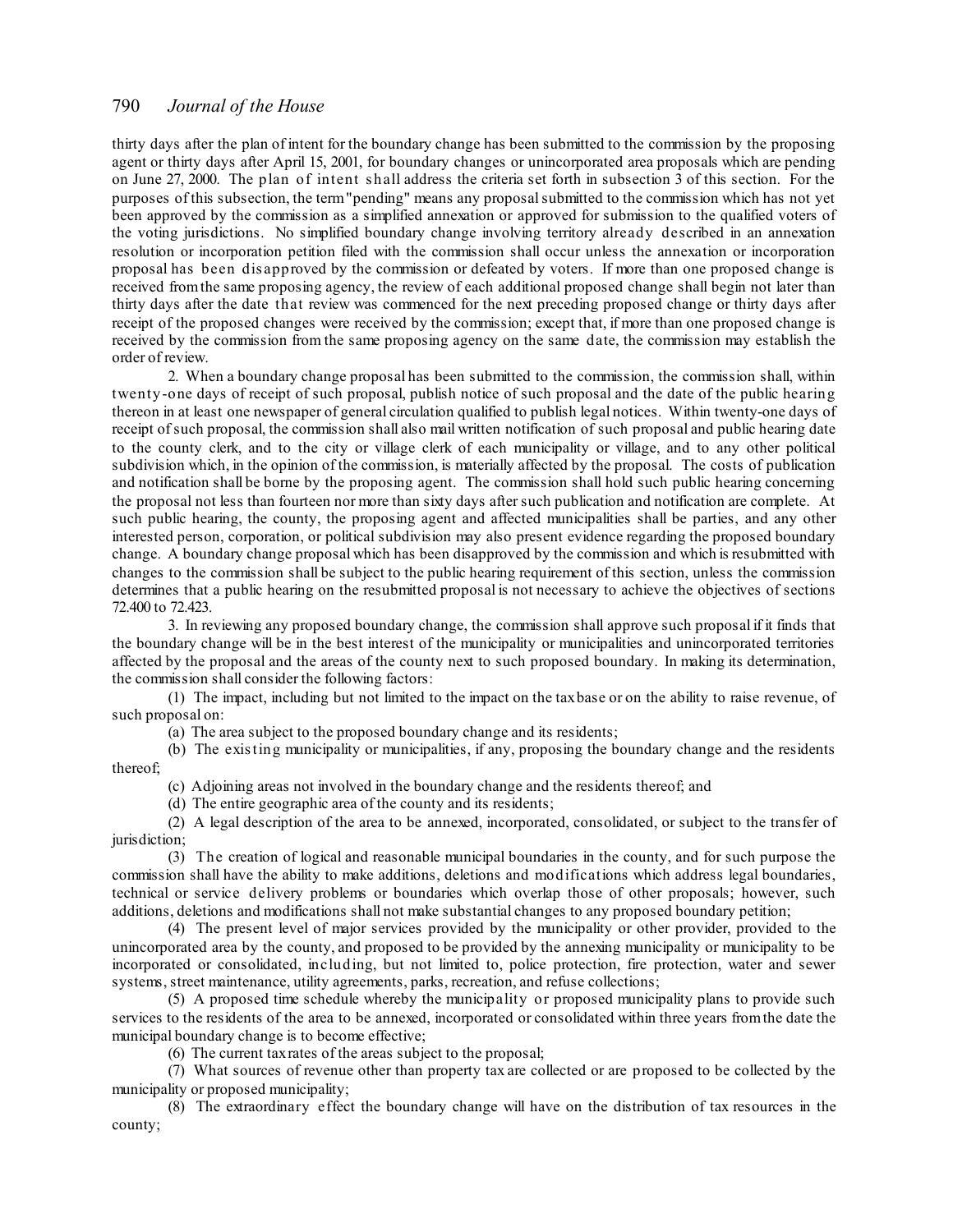(9) How the municipality or proposed municipality proposes to zone any area not presently incorporated;

(10) The compactness of the area subject to such proposal;

(11) When the proposed boundary change shall become effective.

4. The provisions ofsection 71.910 shall not apply to a proposing agent proceeding before the commission.

5. Nothing in sections 72.400 to 72.423 shall be construed to prevent the boundary commission or its staff from advising proposing agents on issues related to proposals. The commission may meet informally, subject to the requirements of chapter 610, with the representatives of municipalities, other government entities or county residents with regard to future boundary changes.**]**

**[**72.405. 1. For any proposed boundary change submitted after August 28, 1995, the commission shall issue a finding approving or disapproving such proposals within nine months after such submittal, except that final action may be deferred on part or all of a boundary change proposal when necessary to accommodate an overlapping boundary change or unincorporated area proposal as more particularly provided in subsection 10 of this section. If the commission finds in favor of a proposed boundary change, it shall submit the question to the voters residing within the areas subject to the proposed boundary change, except as provided in subsection 6 of this section.

2. If a boundary change is proposed by a municipality or the county and if the commission finds against the proposed boundary change submitted by a municipality or the county, it shall disapprove the boundary change proposal.

In disapproving any boundary change proposal, the commission shall issue a document indicating the reasons such proposal was disapproved. No election shall be held on any such proposal not approved by the commission.

3. If the boundary change is an incorporation proposed pursuant to a petition, the commission may make such changes in the proposal as it finds would result in an acceptable proposal, such changes to include but not be limited to additions, deletions or the modification of a proposal which contains boundaries which overlap those boundaries contained in any other proposal. Aftersubmittal, the commission may allow the proposing agent to make minor additions, deletions or modifications which do not substantially alter the proposal. When reviewing more than one boundary change proposal made by petition, the commission may consolidate two or more unincorporated areas into one proposed boundary change. Any changes made by the commission shall meet the criteria established pursuant to section 72.403.

4. Where a proposal submitted by a municipality, the county or by a petition, contains more than two voting jurisdictions, the commission may provide for approval of a boundary change comprising only those municipalities and unincorporated area where a majority of voters approve the boundary change if the resulting municipality would meet the criteria established pursuant to section 72.403.

5. If a boundary change is proposed by a municipality or the county and the commission determines that there is a minor error or discrepancy in the legal descriptions of the areas subject to the proposal as submitted by the municipality or county, then the commission with the concurrence of the proposing agent may make such changes to the proposal as are necessary to rectify the error in the legal description.

6. A simplified boundary change may be proposed by:

(1) A verified petition signed by seventy-five percent of the registered voters within the area proposed to be annexed which is predominately residential in character and has an average residential density of not less than one dwelling per three acres which is filed by the annexing municipality; or

(2) Two municipalities for a transfer of jurisdiction between them or a municipality and the county for a transfer of jurisdiction between a municipality and the county. Within twenty-one days of receipt of a proposal pursuant to this subsection, the commission shall publish notice ofsuch proposal and the date of the public hearing thereon in at least one newspaper of general circulation qualified to publish legal notices. The commission shall, within twenty-one days of receipt of such proposal, mail written notification of such proposal and the date of the public hearing thereon to the county clerk, and to the city or village clerk of each municipality or village, and to any other political s ubdivision which, in the opinion of the commission, is materially affected by such proposal. The commission shall hold a public hearing concerning the matter not less than fourteen nor more than sixty days after such publication and notification is complete. At the public hearing any interested person, corporation or political subdivision may present evidence regarding the proposed boundary change. Within four months of receipt of the proposal, the commission shall determine whether to disapprove the proposal, or to approve the proposal and allow it to proceed as an approved boundary change to be adopted or rejected by the voters pursuant to section 72.407, or to approve the proposal as a simplified boundary change, for which no vote shall be required, except that final action may be deferred on part or all of a simplified boundary change proposal when necessary to accommodate an overlapping boundary change or unincorporated area proposal as more particularly provided in subsection 10 of this section. In making its determination, the commission shall consider the factors set forth in subsection 3 of section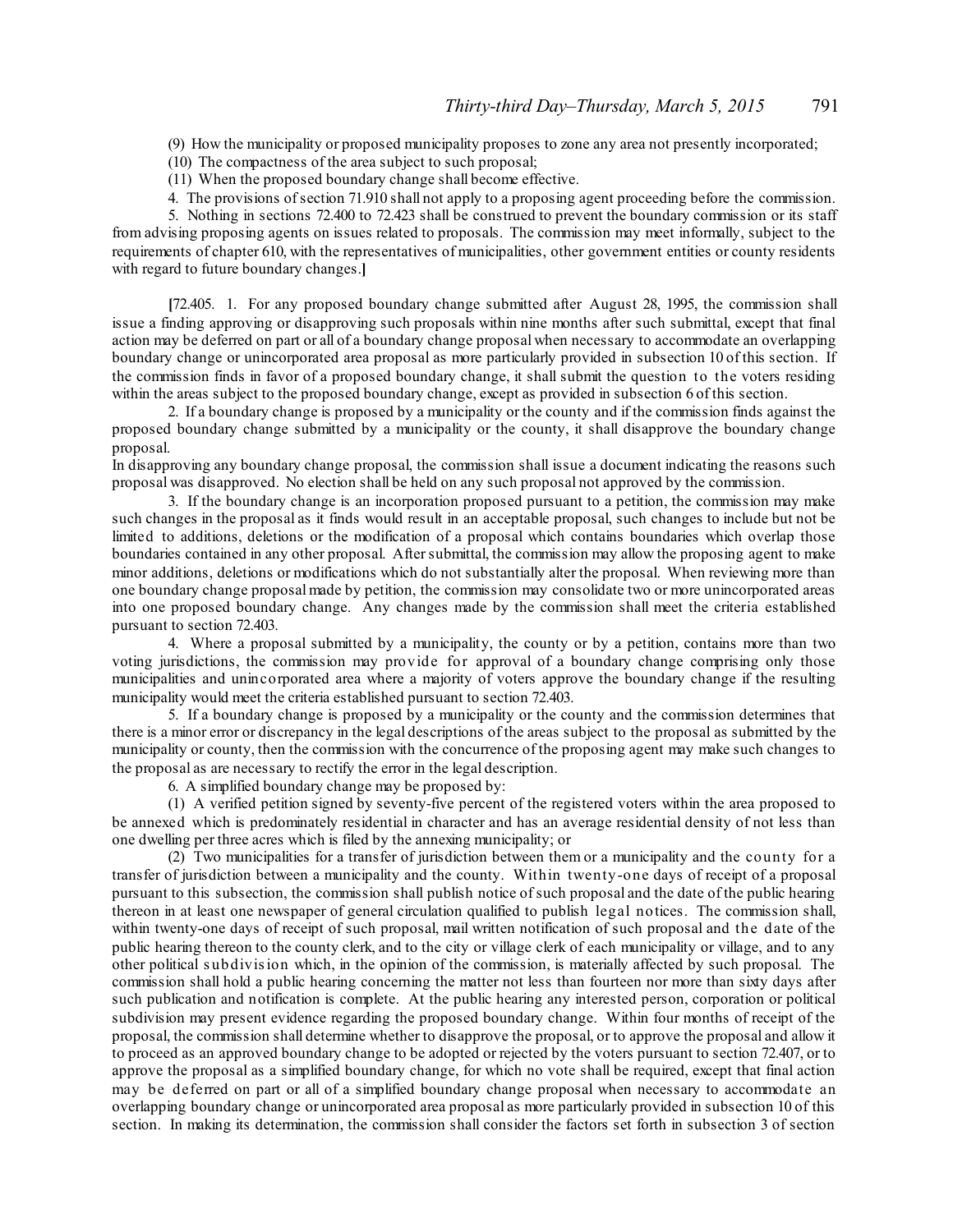72.403. If the commission determines that the proposal should be approved as a simplified boundary change, such proposalshall become effective upon the date set forth in the commission's written report of approval.

7. A municipality which wishes to propose a boundary change containing two or more unincorporated areas that are noncontiguous to each other shall s ubmit s eparate proposals for the unincorporated areas that are noncontiguous to each other, in which case there shall be a separate vote for each proposal approved by the commission. The municipality may:

(1) Adopt and submit separate ordinances for each such separate proposal; or

(2) Adopt and submit one ordinance containing said separate proposals, which ordinance shall clearly state that the municipality is making multiple, separate proposals, and is desirous of separate votes for each separate proposal. The ordinance shall also clearly identify each separate proposal that the municipality is making.

8. The commission shall not approve any boundary change proposal in which more than fifty percent of the combined land subject to the proposal is unincorporated territory or territories unless the area subject to the proposal has a population of more than ten thousand persons.

9. A proposing agent may modify its proposal and submit additional information during the review period.

10. The commission may defer final action on part or all of a boundary change proposal or proposal for an establis hed unincorporated area beyond the periods provided for their consideration in order to allow an election with respect to an overlapping boundary change or unincorporated area proposal in order to maximize the ability of voters to determine their own status. Such deferral may be ordered only when the proposal granted such priority is filed with the commission no later than sixty days after the proposal on which action will be deferred and only when the commission determines that the population of the overlapping area is a greater proportion of the proposal given priority than of the proposal on which action is deferred. The commission s hall take final action on the deferred proposal within forty-five days of the election at which the proposal granted priority is decided. The proposing agent may modify the proposal in accordance with the results of the election.**]**

**[**72.407. 1. Boundary changes may be adopted by the voters in the following manner:

(1) If the commission approves a proposed boundary change containing more than one municipality and no unincorporated areas, such proposalshall be adopted if a separate majority of the votes cast on the question in each municipality are in favor of the boundary change, except as provided in subsection 4 ofsection 72.405;

(2) If the commission approves a proposed boundary change containing one or more municipalities and at least one unincorporated area, such proposal shall be adopted if a separate majority of the votes cast on the question in each municipality and a separate majority of votes cast in each voting jurisdiction comprising unincorporated areas of the county are in favor of the boundary change, except as provided in subsection 4 of section 72.405. If a voting jurisdiction comprising unincorporated areas of the county has no residents or if no votes are cast for or against the boundary change, such boundary change shall become effective if a majority of the votes cast in all other voting jurisdictions and municipalities are in favor of the boundary change. If the commission approves a proposed boundary change containing one or more municipalities and at least one unincorporated area which is classified as an unincorporated pocket, such proposalshall be adopted if a separate majority of the votes cast on the question in each municipality and a majority of votes cast in the whole municipality which would result from the boundary change are in favor of the boundary change, except as provided in subsection 4 of section 72.405. As used in this subdivision, the term "unincorporated pocket" means an unincorporated territory with an average residential density in excess of one dwelling per three acres, which has a population of no more than five hundred, which is accessible by public or private roadway only fromincorporated jurisdictions and/or another county, and which the commission has determined presents practical difficulties forservice by the county by reason of its isolation.

2. Any election held pursuant to sections 72.400 to 72.423 shall be held on a date established by the commission in accordance with the provisions of chapter 115. If the proposing agent is a petitioner or the governing body of the county, all costs of the election shall be paid by the county. Ifthe proposing agent is the governing body of any municipality, the cost of such election in each municipality shall be paid by each municipality and if the proposal contains any unincorporated territory the cost ofthe election in the unincorporated territory shall be paid by the county.

3. Questions concerning the annexation of an area covered by sections 72.400 to 72.423 and the incorporation of the same area shall not be put to the voters at the same election. Any such election where the questions of annexation and incorporation have been put to the voters shall be void in the area covered by both propositions. This subsection shall not affect the results of that election in areas where both questions were not put to the voters at the same time. When boundary change proposals for annexation and for incorporation cover the same area, the proposal for annexation shall be put to the voters first.**]**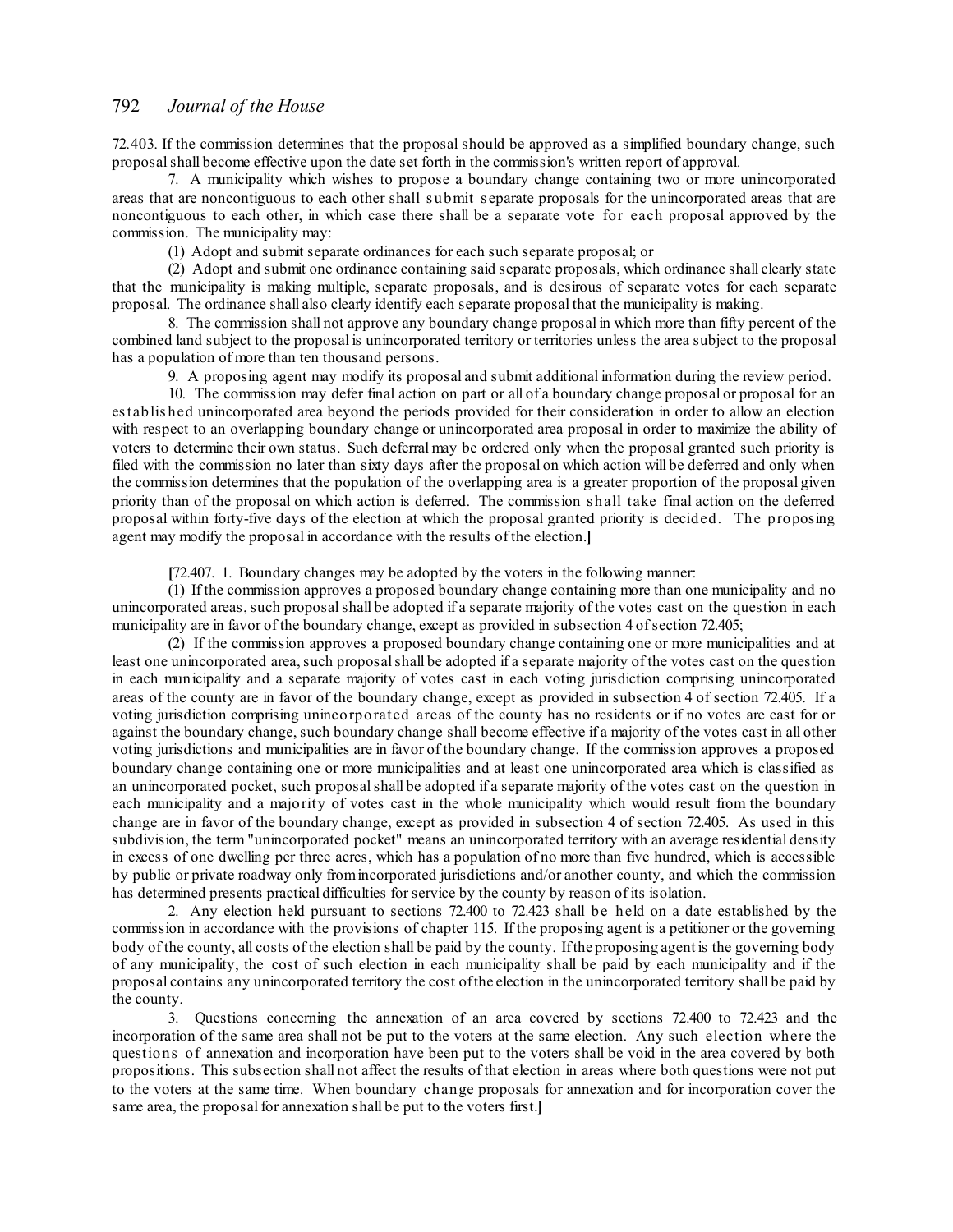**[**72.408. 1. If a boundary change is disapproved by the voters, no boundary change which contains more than sixty percent of the area of the disapproved boundary change shall be submitted to or processed by the commission any sooner than two years after the date of the disapproved boundary change.

2. Every petition shall be presented to the commission within two hundred eighty days following the date on which the first signature was affixed to the petition, or any part thereof, except that the period of time from June 14, 1999, to April 15, 2001, shall be excluded. Failure to present a petition within the foregoing time period shall render the petition absolutely void.**]**

**[**72.409. 1. If a proposed boundary change is approved by the voters, such proposal shall be effective six months following the date of the election or the date specified in such proposal, whichever date is later. Immediately following the certification of the election, the commission shall establish a committee to determine the details of the transition. The governing body of each affected municipality s hall select two members and the governing body of the county in which each unincorporated territory is situated shall select two members from the affected unincorporated territory to meet with similar members appointed from other affected municipalities and the unincorporated territory. The committee shall disband no later than the date the boundary change becomes effective. The governing body of the county may delay declaring a newly incorporated municipality for a period not to exceed six months at the request of the boundary commission to provide for an orderly transition from unincorporated to incorporated status.

2. If a conflict shall exist between the provisions of sections 72.400 to 72.423 and the orders, ordinances or charters of any statutory or charter cities affected by sections 72.400 to 72.423, the provisions of sections 72.400 to 72.423 shall prevail.

3. If a boundary change involves an annexation, failure of the proposing agent to provide services to the area being annexed or to zone in compliance with the plan of intent required of the proposing agent within three years of the boundary change becoming effective, unless compliance is made unreasonable, shall give rise to a cause of action for deannexation which may be filed in the circuit court by any resident who was residing in the area at the time the boundary change became effective.**]**

**[**72.412. 1. The commission, once establis hed, s hall not be a county commission but shall act as an independent commission. The commission may hire such staff and acquire such facilities as it finds necessary to carry out its duties.

2. The commission shallsubmit a budget requesting the funds necessary to carry out its duties pursuant to sections 72.400 to 72.423. The county shall appropriate and provide a reasonable and necessary level of funding for the commission to carry out its statutory duties. In addition, the county shall upon request provide petitioners with such available information as may be necessary to develop a plan of intent. Funding must provide for at least one professional staff person, one attorney or the equivalent funds for legal services, and clerical support for the professional staff and attorney. All salary levels shall be based upon the personnel system in use for county employees.

3. The commission shall provide by rule for an application fee for municipal annexations in the amount of one dollar per resident of the proposed annexation area to defray the commission's cost of processing and reviewing proposals.**]**

**[**72.414. If the approval of the boundary change creates a new municipality, the governing body of the county shall declare such municipality, designating in such order the metes and bounds thereof, and henceforth the inhabitants within such bounds shall be a body politic and incorporate, by the name and style of "the city of ................" and the first officers of such city shall be designated by the order of the governing body of the county, and they shall hold their offices until the next municipal election and until their successors shall be duly elected and qualified.**]**

**[**72.416. The county, an interested municipality, or any other interested party may bring an appropriate civil action against the commission regarding a proposed boundary change, unincorporated area proposal, or other commission action or failure to act. In any civil action brought against the commission regarding a proposed boundary change, if the commission prevails in the action, the court may require the party who initiated the action to pay to the commission the reasonable costs incurred by the commission in opposing the action, including attorney's fees.**]**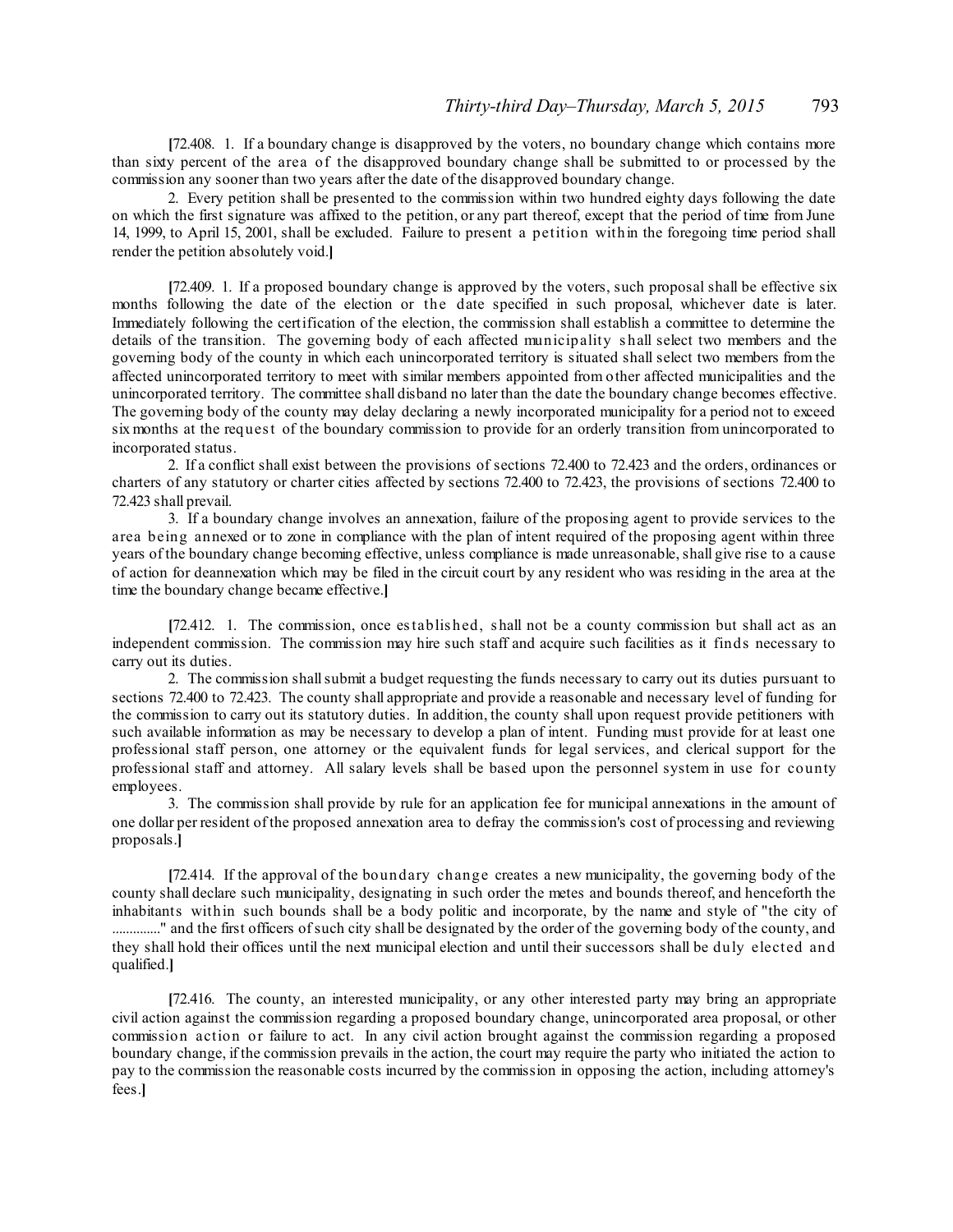**[**72.420. 1. The provisions of this section shall apply to the consolidation of two or more cities, towns, villages, unincorporated areas, or any combination thereof, in any county with a charter form of government where fifty or more cities, towns and villages have been incorporated. If a boundary commission has been established pursuant to section 72.400, such proposalshall be submitted to the commission, but if no such commission has been established, consolidation of such areas shall be accomplished purs uant to this section. All municipalities and unincorporated areas which may be consolidated under the procedures established in this section must be contiguous to each other, so that if the consolidation is approved by the voters pursuant to subsections 7 to 9 of this section, there will be one municipality with all parts contiguous to at least one other portion of the new municipality.

2. Whenever a petition for consolidation containing the signatures of at least fifteen percent of the qualified voters of each municipality or unincorporated area, determined on the basis of the number of votes cast for governor at the last gubernatorial election held prior to the filing of the petition, is received by the governing body of the county, the governing body of the county shallsubmit the question of consolidation to the qualified voters of each municipality and unincorporated area named in the petition at the next state or county primary, general or special election. The petition need not contain signatures of qualified voters of a municipality if the governing body ofsuch municipality adopts an ordinance approving the proposed consolidation which meets the requirements ofsubsection 5 of this section, and sends a copy of the ordinance to the governing body of the county in conjunction with the petition prescribed by this subsection.

3. A petition for consolidation shall contain the following:

- (1) The names of the municipalities and a description of any unincorporated area to be consolidated;
- (2) The proposed effective date of consolidation;
- (3) The number of votes cast in the last election in each municipality and unincorporated area; and
- (4) A statement that allsigners are registered voters in the affected municipalities or unincorporated areas.

The petition may contain the form of government, the name of the municipality as consolidated and the details of transition, s uch as which officers will serve, which employees shall be retained, what taxes will be collected, what ordinances will be in effect and similar matters for the operation of the consolidated municipality until the new governing body provides otherwise.

4. All persons signing the petition for consolidation shall designate their address opposite their signatures, and such signatures shall be affixed before a person who shall certify, by affidavit acknowledged before a notary public, that such signatures were affixed in his presence.

5. Any ordinance approving a proposed consolidation shall contain the following:

(1) The names of the municipalities and a description of any unincorporated area to be consolidated;

(2) The proposed effective date of the consolidation;

(3) The number of votes cast in the last election in that municipality. The ordinance may contain the form of government, the name of the municipality as consolidated, and the details of transition prescribed in subsection 3 of this section.

6. The costs of an election held under this section shall be assessed proportionately to each municipality; however, when a voting jurisdiction is composed of unincorporated territory or territories, all costs of the election in such voting jurisdictions shall be paid proportionally by each municipality in the proposed consolidation. Proportional election costs paid under this section shall be assessed by charging each municipality the same percentage of the total cost of the election as the number of registered voters of the municipality on the day of the election is to the total number of registered voters on the day of the election, derived by adding together the number of registered voters in each municipality.

7. The question shall be submitted separately, but on the same date, to each municipality and unincorporated area described in the petition or ordinances filed pursuant to subsections 2 to 5 of this section. The question shall be submitted in substantially the following form:

Shall the municipalities of ................. (list all municipalities) be consolidated into one municipality?

[ ] YES [ ] NO

The consolidation shall only become effective if a separate majority of the votes cast on the proposal in each municipality and unincorporated area affected by such proposal are in favor of the consolidation. If the voters of any municipality or unincorporated area vote against such proposal, the consolidation shall not take effect, even if the voters of all other municipalities and unincorporated areas vote in favor of the proposal.

8. If a consolidation is approved by the voters, such proposal shall be effective six months following the date of the election or the date s pecified in such proposal, whichever date is later. Immediately following the certification of the election, the governing body of each affected municipality shall select two members and the governing body of the county in which each unincorporated territory is situated shall select two members from each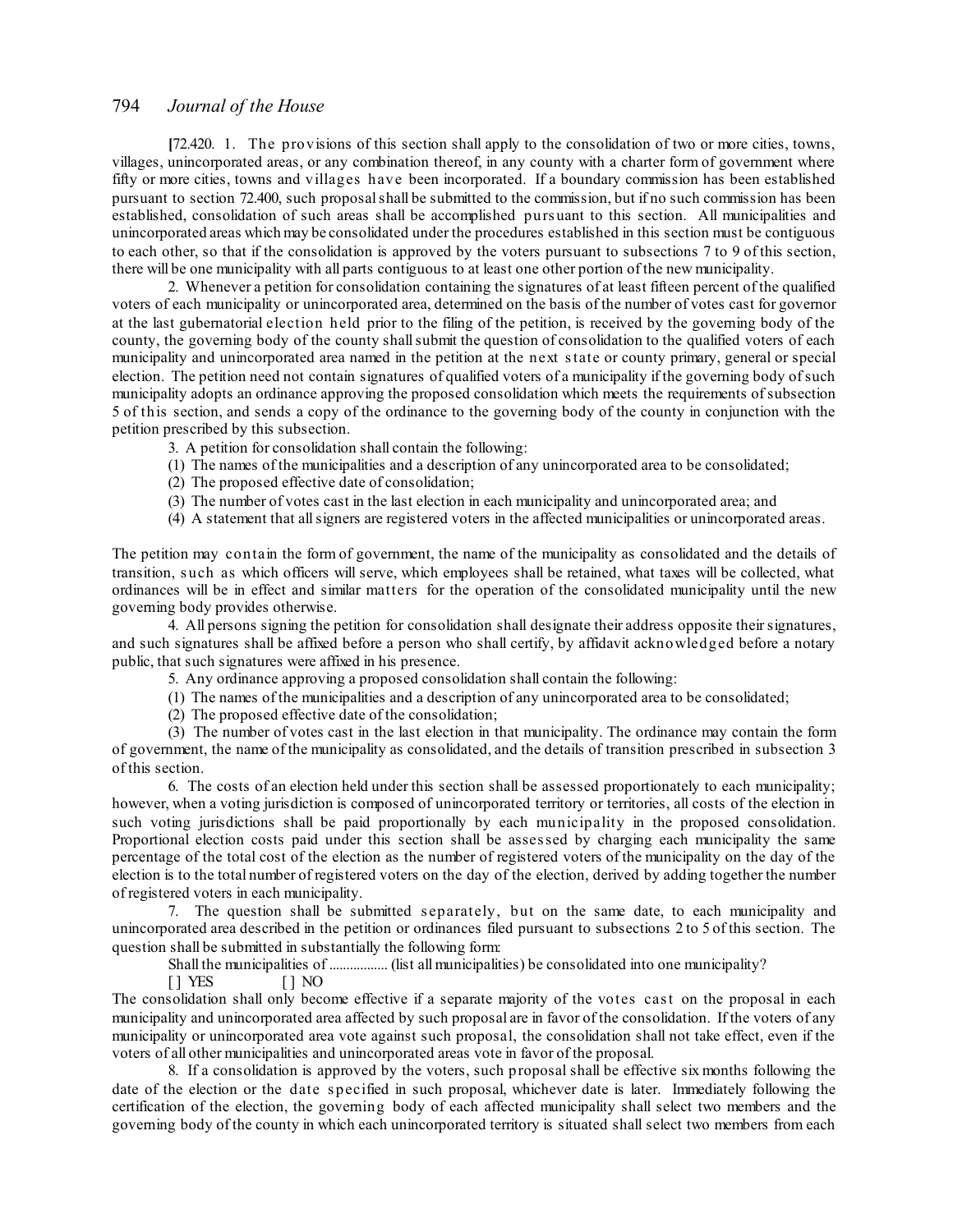affected unincorporated territory to meet with similar members appointed from other affected municipalities and unincorporated territories in order to determine the details of the transition.

9. If the consolidation is approved, it shall create a new municipality, and the governing body of the county shall declare such municipality, designating in such order the metes and bounds thereof, and henceforth the inhabitants within such bounds shall be a body politic and incorporate, by the name and style of "the city of ...........................".**]**

**[**72.422. 1. Notwithstanding any other provision of sections 72.400 to 72.420 to the contrary, residents of an unincorporated area of a county may remain unincorporated and not subject to any boundary change pursuant to sections 72.400 to 72.420 if the following are satisfied:

(1) The county petitions the boundary commission;

(2) A legal description of the unincorporated area accompanies the petition. If there is a minor error or discrepancy in the legal description of the unincorporated area, the commission, with the concurrence of the county, may make such changes to the proposal as are necessary to rectify the error in the legal description;

(3) The unincorporated area either contains a population of not less than two thousand five hundred or is contiguous with an existing established unincorporated area;

(4) A plan of intent accompanies the petition addressing the issues to be considered by the commission.

2. When an unincorporated area proposal has been submitted to the commission, the commission shall, within twenty-one days of receipt of such proposal, publish notice of such proposal and the date of the public hearing thereon in at least one newspaper of general circulation qualified to publish legal notices. Within twentyone days of receipt ofsuch proposal, the commission shall also mail written notification of such proposal and public hearing date to the county clerk, and to the city or village clerk of each neighboring municipality or village, and to any other political subdivision which, in the opinion of the commission, is materially affected by the proposal. The costs of publication and notification shall be borne by the county. The commission shall hold such public hearing concerning the proposal not less than fourteen nor more than sixty days aftersuch publication and notification are complete. At such public hearing, the county and any municipality with an overlapping map plan shall be parties, and any other interested person, corporation, or political subdivision may als o present evidence regarding the unincorporated area proposal. An unincorporated area proposal which has been disapproved by the commission and which is resubmitted with changes to the commission shall be subject to the public hearing requirement of this section, unless the commission determines that a public hearing on the resubmitted proposal is not necessary to achieve the objectives of this section. The commission shall issue findings approving or disapproving such proposal within nine months after submittal, except that final action may be deferred on part or all of an unincorporated proposal when necessary to accommodate an overlapping boundary change proposal as more particularly provided in subsection 10 of section 72.405. The proposal shall be submitted at the next general or special election in accordance with the provisions of chapter 115. The cost of the election shall be paid by the county. If the proposal is approved by the voters then the area shall be an established unincorporated area and shall remain unincorporated territory for a period offive years fromthe date of the vote and shall not be subject to any boundary change pursuant to sections 72.400 to 72.420.

3. In reviewing any proposed unincorporated area proposal, the commission shall approve such proposal if it finds that continued provision of local services to the area by the county will not impose an unreasonable burden on county government and that such designation is in the best interest of the unincorporated territories affected by the proposal and the areas of the county next to such area. In making its determination, the commission shall consider the following factors:

(1) The impact, including but not limited to the impact on the tax base or on the ability to raise revenue, of such proposal on:

- (a) The area subject to the proposed established unincorporated area and its residents;
- (b) Adjoining areas not involved in the proposed established area and the residents thereof; and
- (c) The entire geographic area of the county and its residents;
- (2) A legal description of the unincorporated area;

(3) The creation of logical and reasonable municipal boundaries in the county, and for such purpose the commission shall have the ability to make additions, deletions and modifications which address legal boundaries, technical or service delivery problems or boundaries which overlap those of other proposals; however, such additions, deletions and modifications s hall not make substantial changes to any proposed unincorporated area proposal;

(4) Whether approval of the unincorporated area proposal will result in unreasonable difficulty in provision ofservices by the county;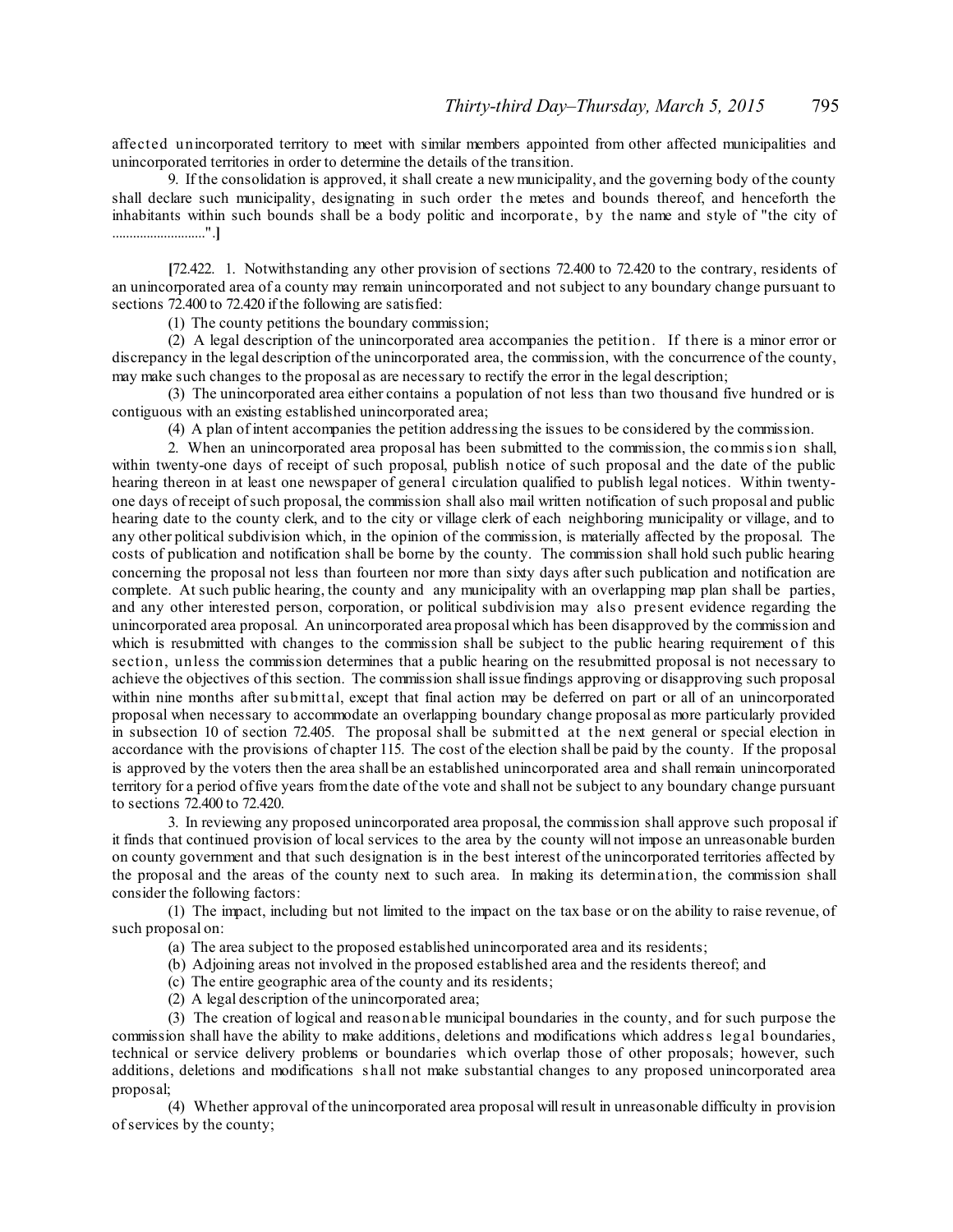(5) The effect approval of the established unincorporated area will have on the distribution of taxresources in the county;

(6) The compactness of the area subject to such proposal.

4. After approval by the voters of an unincorporated area proposal, no boundary change affecting any part ofsuch area shall be proposed to the commission until expiration of the area's status as an established unincorporated area, but map plans affecting the area may be filed during the planning period pursuant to section 72.423. If no map plan of a boundary change proposal with respect to an established unincorporated area has been submitted during the most recent planning period pursuant to section 72.423, the commission shall commence review of the circumstances of such establis hed unincorporated area six months prior to its expiration, and shall submit reauthorization of such unincorporated area to the voters if the commission determines that its circumstances have not materially changed since it was approved.**]**

**[**72.423. 1. In any county in which a boundary commission has been established pursuant to section 72.400, all boundary changes and unincorporated area proposals shall be subject to the five-year planning cycle mandated in this section. No municipality nor other person shallfile, norshall the commission accept or review, any boundary change or unincorporated area proposal which has not previously been submitted to the commission for map plan review and comment as provided in this section, except that consolidations of municipalities and transfers of jurisdiction pursuant to subdivision (2) ofsubsection 6 of section 72.405 may be sought at any time without prior submission for map plan review and comment as provided in this section.

2. Between January 1, 2000, and July 1, 2000, and between January first and July first of each sixth year thereafter, each municipality, the county, and any citizen group may present general maps of propos ed boundary changes and proposed established unincorporated areas to the commission for map plan review. Proposed incorporations and unincorporated areas, if not submitted by the county, shall be submitted by petition of no less than five percent of the registered voters within the proposed area. Boundary change and unincorporated area maps shall not be accompanied by a plan of intent, but shall be depicted with sufficient detail and accuracy to permit review and comment.

3. Between August 1, 2000, and December 31, 2000, and each sixth year thereafter, the commission shall solicit written comments on all boundary change and established unincorporated area map plans and s hall hold informational public hearings in or near the affected areas, at which the county, any municipality, or other interested person shall be heard. The commission may encourage negotiation between parties involved in competing map plans. Map plans may be amended by the submitting parties until April fifteenth of the year following map plan submission based on negotiation or based on the hearings or other comments, but no such amendment shall enlarge the boundary change or unincorporated area map plan beyond the area originally submitted, except for minor technical amendments necessary to address boundary issues.

4. The commission may by April first of the year following map plan submission issue written comments regarding each boundary change and unincorporated area map plan to notify proponents of the merits or demerits of such map plan based on planning and public policy considerations. The map plan as submitted or as amended by April fifteenth shall remain on file with the commission, and shall be the limit of permissible boundary changes and unincorporated area proposals as provided in subsection 1 of this section.

5. Proposals shall be submitted to the commission no later than July first of the third year following conclusion of map plan review. Any proposal which has not been approved by the commission by January first of the next review period year as provided in subsection 2 of this section shall expire without further action.**]**

**[**72.430. A county or any other interested municipality or person may bring an action against the commission established pursuant to section 72.400 contesting a proposed boundary change or other commission action.**]**"; and

Further amend said bill by amending the title, enacting clause, and intersectional references accordingly.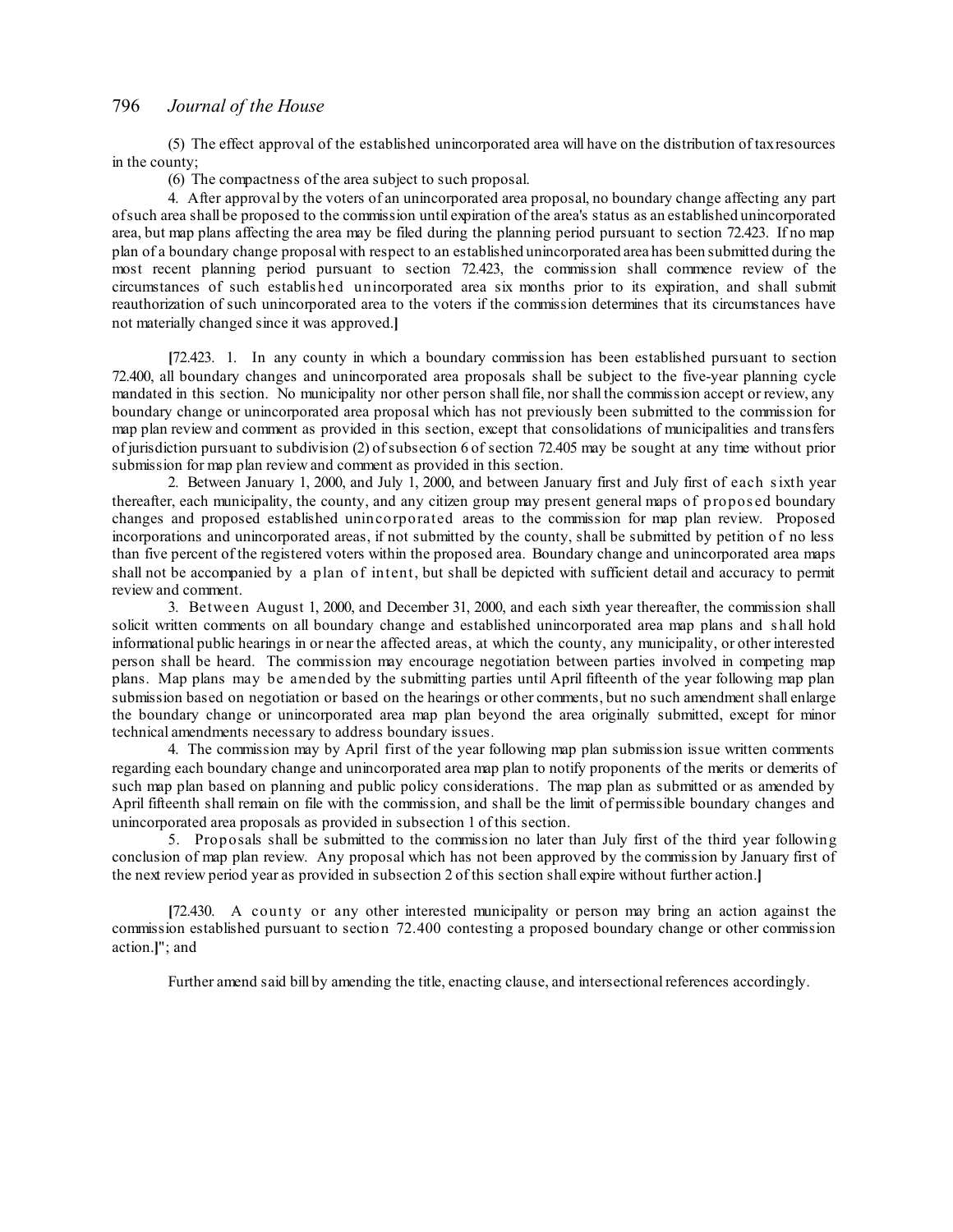Mr. Speaker: Your Committee on Local Government, to which was referred **HB 639**, begs leave to report it has examined the same and recommends that it **Do Pass with House Committee Amendment No. 1**, and pursuant to Rule 27(13) be referred to the Select Committee on State and Local Governments.

*House Committee Amendment No. 1*

AMEND House Bill No. 639, Page 3, Section 221.407, Line 54, by placing an opening bracket ("**[**") before the word "authorize" and placing a closing bracket ("**]**") after the word "to"; and

Further amend said bill by amending the title, enacting clause, and intersectional references accordingly.

Mr. Speaker: Your Committee on Local Government, to which was referred **HB 655**, begs leave to report it has examined the same and recommends that it **Do Pass**, and pursuant to Rule 27(13) be referred to the Select Committee on State and Local Governments.

Mr. Speaker: Your Committee on Local Government, to which was referred **HB 706**, begs leave to report it has examined the same and recommends that it **Do Pass**, and pursuant to Rule 27(13) be referred to the Select Committee on State and Local Governments.

Mr. Speaker: Your Committee on Local Government, to which was referred **HB 864**, begs leave to report it has examined the same and recommends that it **Do Pass with House Committee Amendment No. 1**, and pursuant to Rule 27(13) be referred to the Select Committee on State and Local Governments.

#### *House Committee Amendment No. 1*

AMEND House Bill No. 864, Page 2, Section 347.048, Line 20, by deleting all of said line and inserting in lieu thereof the following:

"**2. No limited liability company shall be charged a fee for filing an affidavit or successor affidavit requiredunder this section.**

#### **3. If a limitedliability company requiredby this section to file an affidavit or**"; and

Further amend said bill, section, page, Lines 25-26, by deleting all of said lines; and

Further amend said bill by amending the title, enacting clause, and intersectional references accordingly.

**Select Committee on Financial Institutions and Taxation**, Chairman Dugger reporting:

Mr. Speaker: Your Select Committee on Financial Institutions and Taxation, to which was referred **HJR 34**, begs leave to report it has examined the same and recommends that it **Do Pass with House Committee Substitute**.

Mr. Speaker: Your Select Committee on Financial Institutions and Taxation, to which was referred **HB 502**, begs leave to report it has examined the same and recommends that it **Do Pass**.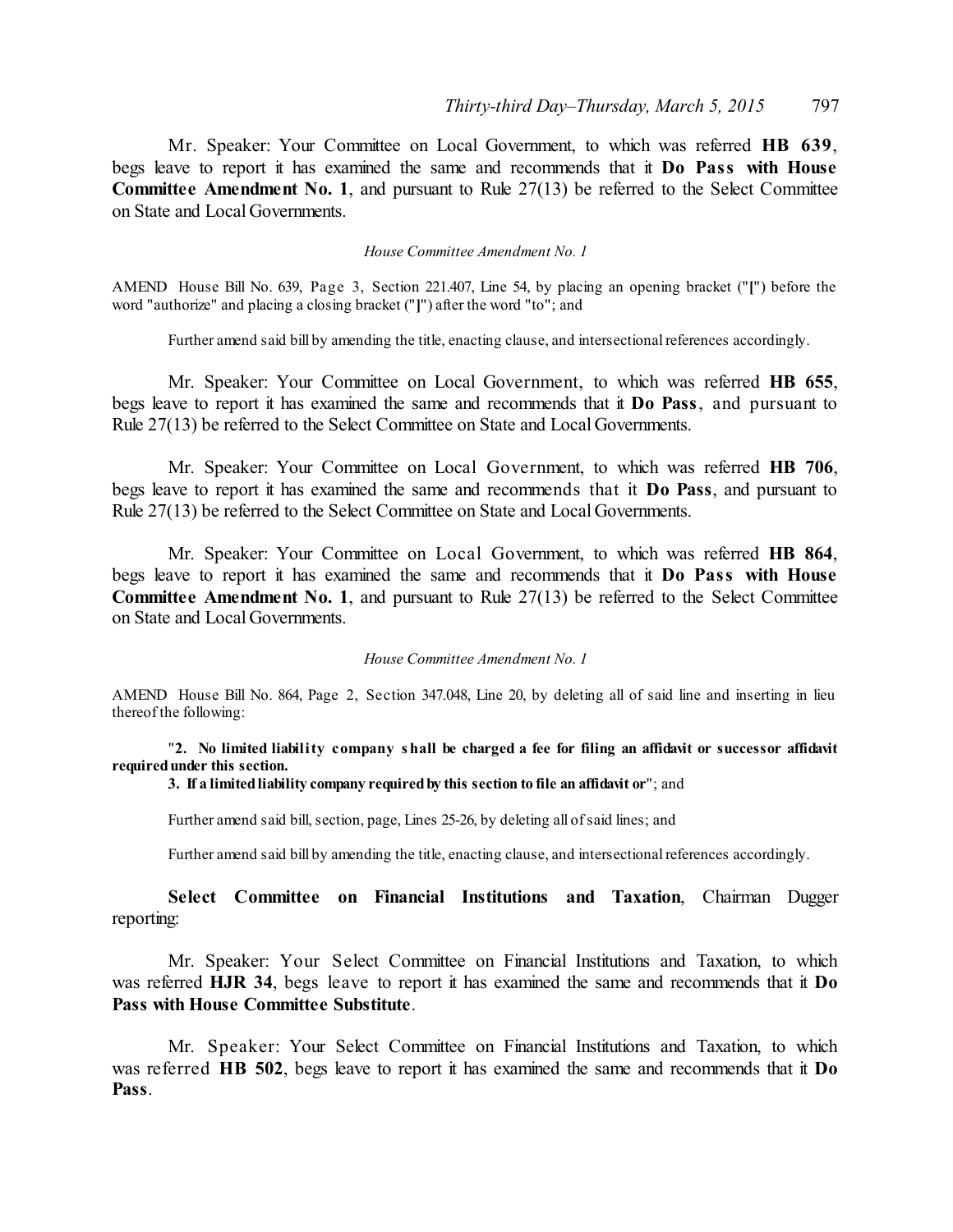Mr. Speaker: Your Select Committee on Financial Institutions and Taxation, to which was referred **HB 517, with House Committee Amendment No. 1**, and **HB 754, with House Committee Amendment No. 1, begs leave to report it has examined the same and recommends** that it **Do Pass with House Committee Substitute**.

**Select Committee on Judiciary**, Chairman Austin reporting:

Mr. Speaker: Your Select Committee on Judiciary, to which was referred **HB 95, with House Committee Amendment No. 1**, begs leave to report it has examined the same and recommends that it **Do Pass with House Committee Substitute**.

Mr. Speaker: Your Select Committee on Judiciary, to which was referred **HB 152**, begs leave to report it has examined the same and recommends that it **Do Pass**.

Mr. Speaker: Your Select Committee on Judiciary, to which was referred **HB 276**, begs leave to report it has examined the same and recommends that it **Do Pass**.

#### **Select Committee on Rules**, Chairman Engler reporting:

Mr. Speaker: Your Select Committee on Rules, to which was referred **HCS HB 1**, begs leave to report it has examined the same and recommends that it **Do Pass with a time limit of six hours total debate on perfection**.

Mr. Speaker: Your Select Committee on Rules, to which was referred **HCS HB 2**, begs leave to report it has examined the same and recommends that it **Do Pass with a time limit of six hours total debate on perfection**.

Mr. Speaker: Your Select Committee on Rules, to which was referred **HCS HB 3**, begs leave to report it has examined the same and recommends that it **Do Pass with a time limit of six hours total debate on perfection**.

Mr. Speaker: Your Select Committee on Rules, to which was referred **HCS HB 4**, begs leave to report it has examined the same and recommends that it **Do Pass with a time limit of six hours total debate on perfection**.

Mr. Speaker: Your Select Committee on Rules, to which was referred **HCS HB 5**, begs leave to report it has examined the same and recommends that it **Do Pass with a time limit of six hours total debate on perfection**.

Mr. Speaker: Your Select Committee on Rules, to which was referred **HCS HB 6**, begs leave to report it has examined the same and recommends that it **Do Pass with a time limit of six hours total debate on perfection**.

Mr. Speaker: Your Select Committee on Rules, to which was referred **HCS HB 7**, begs leave to report it has examined the same and recommends that it **Do Pass with a time limit of six hours total debate on perfection**.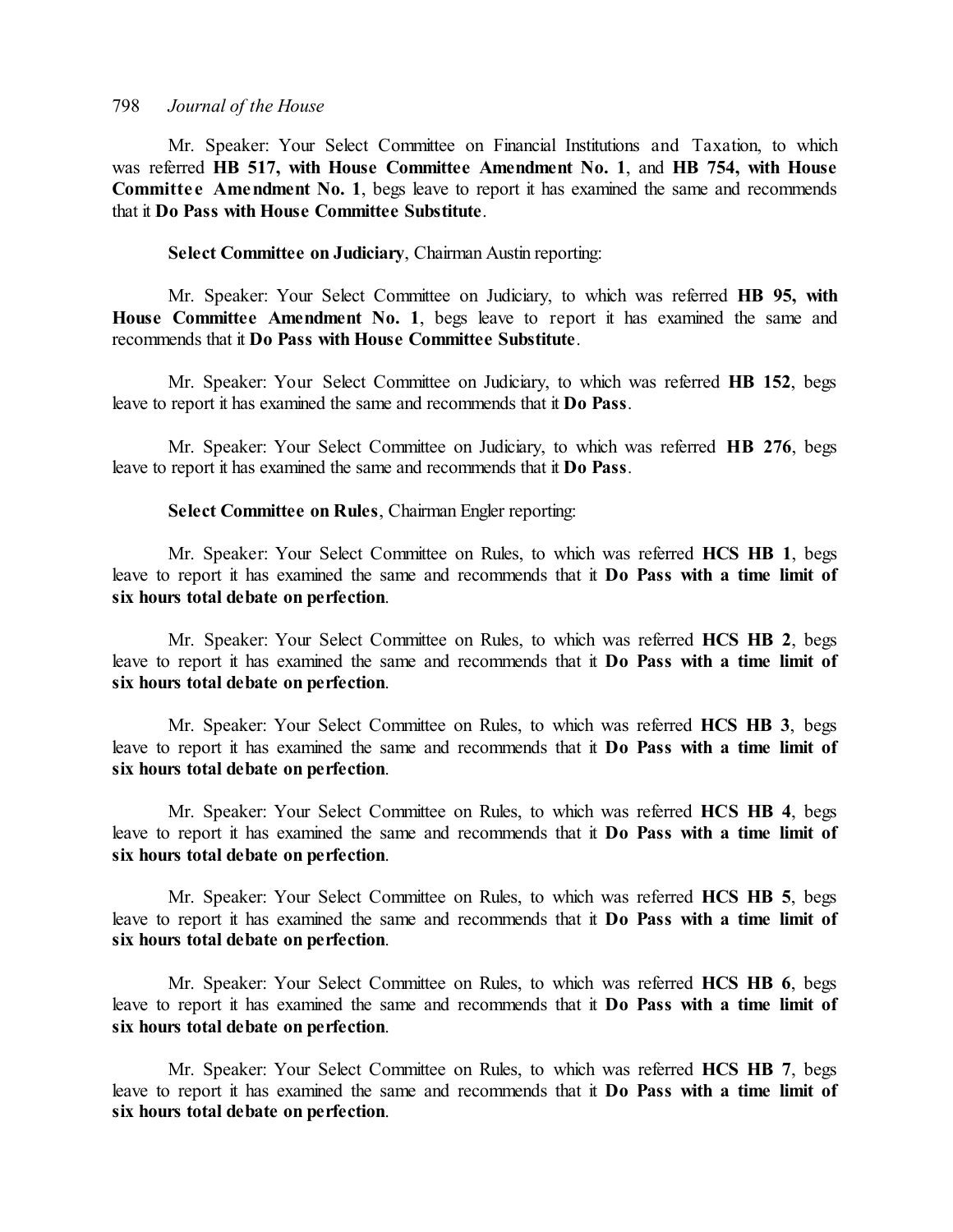Mr. Speaker: Your Select Committee on Rules, to which was referred **HCS HB 8**, begs leave to report it has examined the same and recommends that it **Do Pass with a time limit of six hours total debate on perfection**.

Mr. Speaker: Your Select Committee on Rules, to which was referred **HCS HB 9**, begs leave to report it has examined the same and recommends that it **Do Pass with a time limit of six hours total debate on perfection**.

Mr. Speaker: Your Select Committee on Rules, to which was referred **HCS HB 10**, begs leave to report it has examined the same and recommends that it **Do Pass with a time limit of six hours total debate on perfection**.

Mr. Speaker: Your Select Committee on Rules, to which was referred **HCS HB 11**, begs leave to report it has examined the same and recommends that it **Do Pass with a time limit of six hours total debate on perfection**.

Mr. Speaker: Your Select Committee on Rules, to which was referred **HCS HB 12**, begs leave to report it has examined the same and recommends that it **Do Pass with a time limit of six hours total debate on perfection**.

Mr. Speaker: Your Select Committee on Rules, to which was referred **HCS HB 13**, begs leave to report it has examined the same and recommends that it **Do Pass with a time limit of six hours total debate on perfection**.

Mr. Speaker: Your Select Committee on Rules, to which was referred **HB 108**, begs leave to report it has examined the same and recommends that it **Do Pass - Consent**.

Mr. Speaker: Your Select Committee on Rules, to which was referred **HB 133**, begs leave to report it has examined the same and recommends that it **Do Pass - Consent**.

Mr. Speaker: Your Select Committee on Rules, to which was referred **HB 164**, begs leave to report it has examined the same and recommends that it **be re turned to the committee of origin**.

Mr. Speaker: Your Select Committee on Rules, to which was referred **HB 271**, begs leave to report it has examined the same and recommends that it **be returned to the committee of origin**.

Mr. Speaker: Your Select Committee on Rules, to which was referred **HB 650**, begs leave to report it has examined the same and recommends that it **Do Pass - Consent**.

Mr. Speaker: Your Select Committee on Rules, to which was referred **HB 778**, begs leave to report it has examined the same and recommends that it **Do Pass - Consent**.

Mr. Speaker: Your Select Committee on Rules, to which was referred **HB 861**, begs leave to report it has examined the same and recommends that it **Do Pass - Consent**.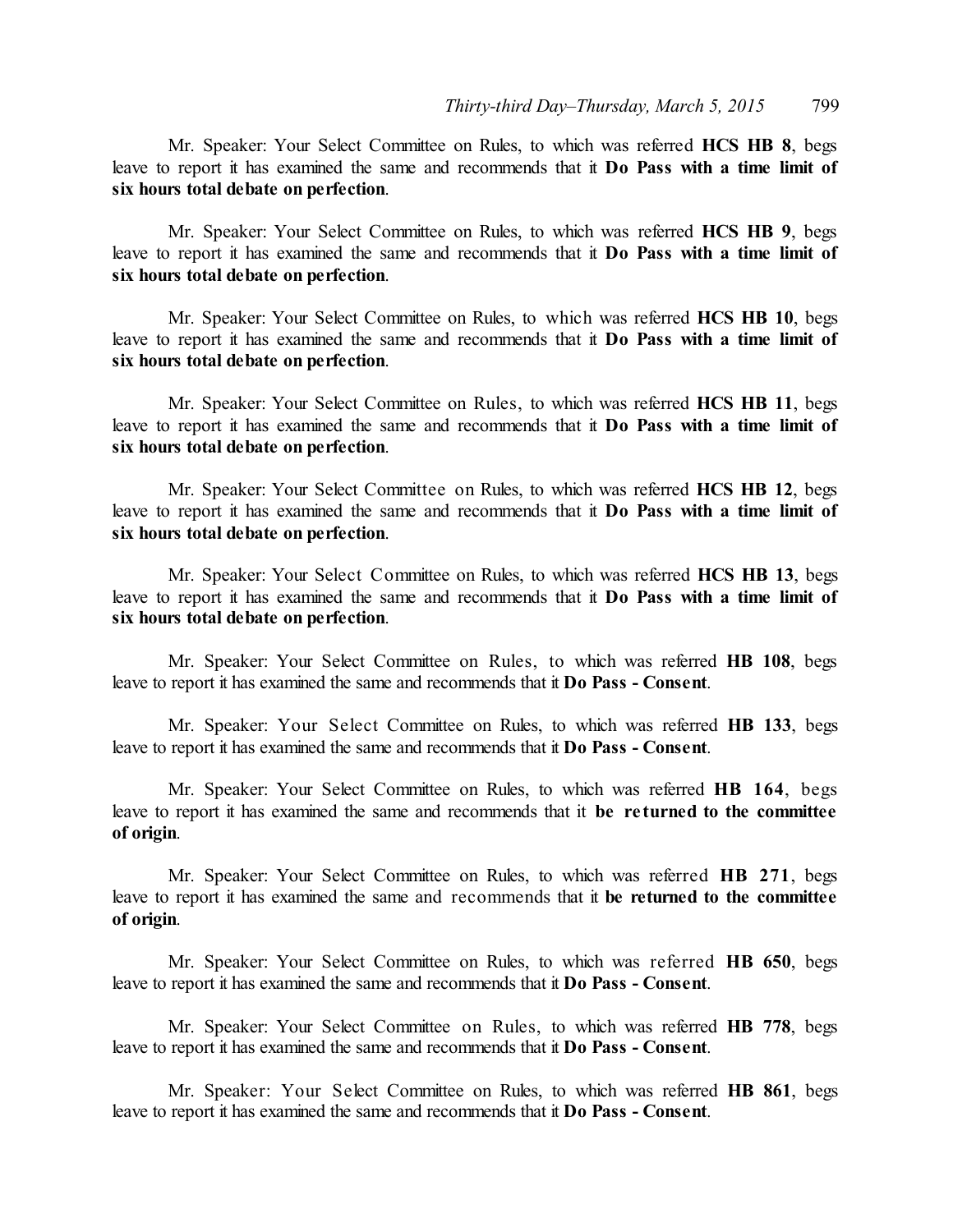#### **Select Committee on Social Services**, Chairman Allen reporting:

Mr. Speaker: Your Select Committee on Social Services, to which was referred **HB 556, with House Committee Amendment No. 1**, begs leave to report it has examined the same and recommends that it **Do Pass with House Committee No. 1**.

Mr. Speaker: Your Select Committee on Social Services, to which was referred **SCR 7**, begs leave to report it has examined the same and recommends that it **Do Pass**.

#### **Select Committee on State and Local Governments**, Chairman Solon reporting:

Mr. Speaker: Your Select Committee on State and Local Governments, to which was referred **HB 33**, begs leave to report it has examined the same and recommends that it **Do Pass with House Committee Substitute**.

Mr. Speaker: Your Select Committee on State and Local Governments, to which was referred **HB 341**, begs leave to report it has examined the same and recommends that it **Do Pass**.

Mr. Speaker: Your Select Committee on State and Local Governments, to which was referred **HB 635, with House Committee Amendment No. 1**, begs leave to report it has examined the same and recommends that it **Do Pass with House Committee Substitute**.

Mr. Speaker: Your Select Committee on State and Local Governments, to which was referred **HB 675**, begs leave to report it has examined the same and recommends that it **Do Pass**.

Mr. Speaker: Your Select Committee on State and Local Governments, to which was referred **HB 878**, begs leave to report it has examined the same and recommends that it **Do Pass**.

# **INTRODUCTION OF HOUSE BILLS**

The following House Bills were read the first time and copies ordered printed:

**HB 1118**, introduced by Representative King, relating to the handling of tax bills by county collectors.

**HB 1119**, introduced by Representative Redmon, relating to Lineworker Appreciation Day.

**HB 1120**, introduced by Representative Anders, relating to awards of attorney fees against the state.

**HB 1121**, introduced by Representative Parkinson, relating to concealed carry permits.

**HB 1122**, introduced by Representative Zerr, relating to an air export incentive.

**HB 1123**, introduced by Representative Mathews, relating to federal vendor offset agreements.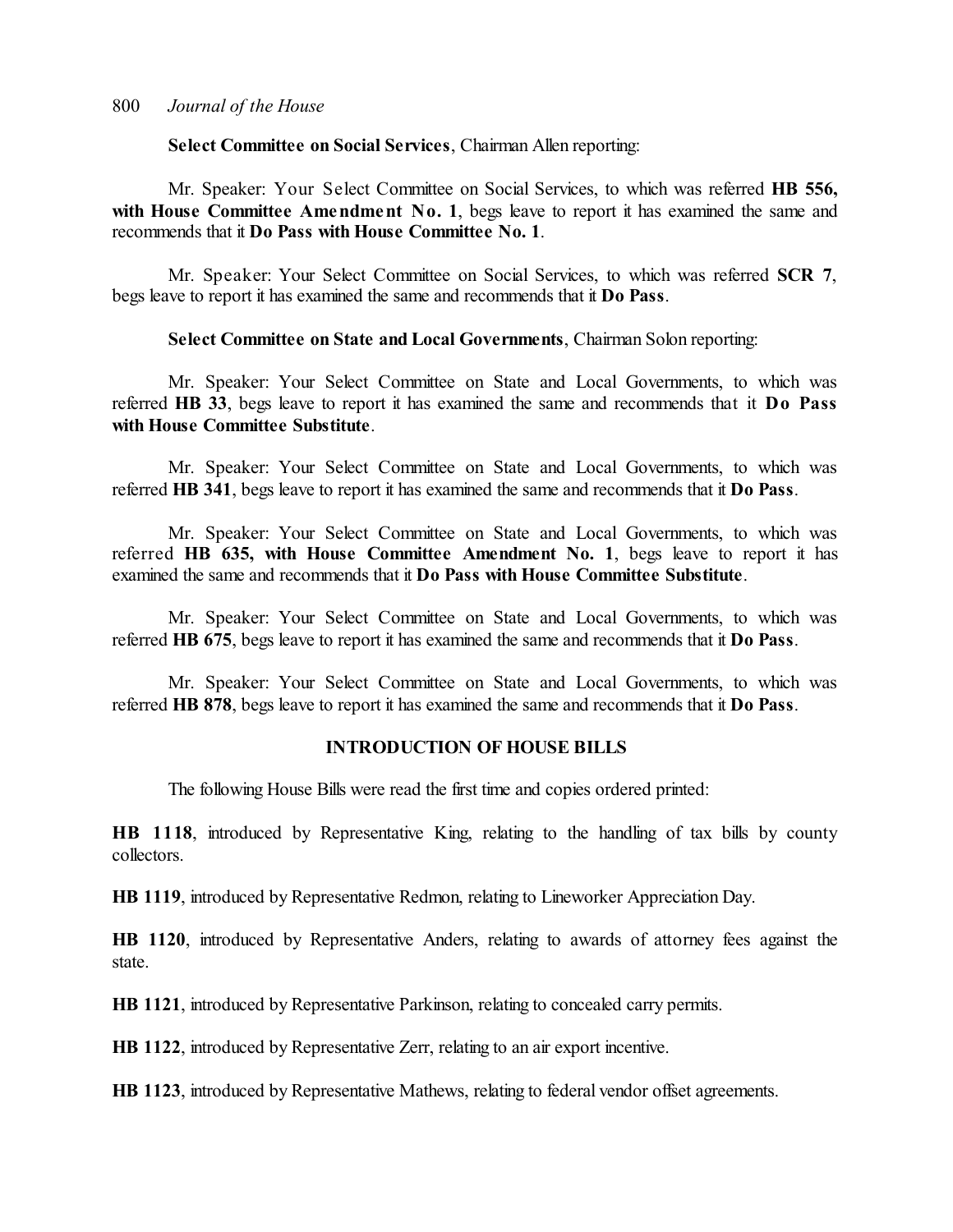**HB 1124**, introduced by Representative Beard, relating to filing a responsive pleading in certain family law proceedings.

**HB 1125**, introduced by Representative Johnson, relating to the Missouri Business Recruiters Act.

**HB 1126**, introduced by Representative Johnson, relating to wearing protective headgear during the operation of motorcycles and motortricycles.

**HB 1127**, introduced by Representative Johnson, relating to school directors for urban school districts.

**HB 1128**, introduced by Representative Cierpiot, relating to break time for nursing mothers.

**HB 1129**, introduced by Representative McDaniel, relating to tampering with farm equipment.

**HB 1130**, introduced by Representative Gardner, relating to expungement of certain records.

**HB 1131**, introduced by Representative Swan, relating to child custody orders.

**HB 1132**, introduced by Representative Cookson, relating to state funding for elementary and secondary education.

**HB 1133**, introduced by Representative McGaugh, relating to designated health care decisionmakers for medical treatment.

**HB 1134**, introduced by Representative Bernskoetter, relating to state employee health care incentives.

#### **MESSAGES FROM THE SENATE**

Mr. Speaker: I am instructed by the Senate to inform the House of Representatives that the Senate has taken up and passed **SB 13** entitled:

An act to repeal section 178.550, RSMo, and to enact in lieu thereof one new section relating to the career and technical education advisory council.

In which the concurrence of the House is respectfully requested.

Mr. Speaker: I am instructed by the Senate to inform the House of Representatives that the Senate has taken up and passed **SCS SB 131** entitled:

An act to repeal section 304.180, RSMo, and to enact in lieu thereof one new s ection relating to weight limitations on vehicles hauling certain agricultural products.

In which the concurrence of the House is respectfully requested.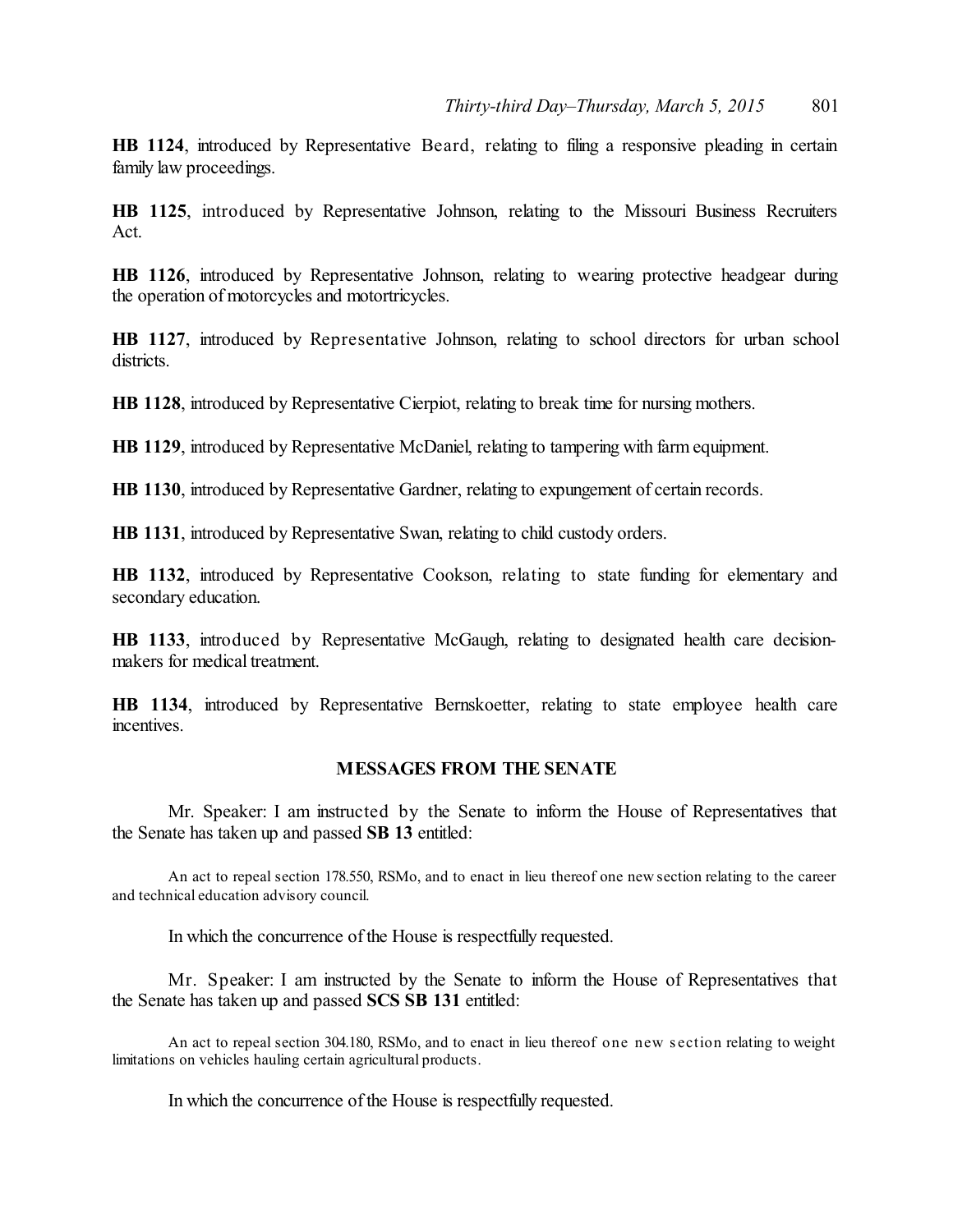Mr. Speaker: I am instructed by the Senate to inform the House of Representatives that the Senate has taken up and passed **SB 214** entitled:

An act to repealsections 430.080 and 430.135, RSMo, and to enact in lieu thereof two new sections relating to liens on chattel.

In which the concurrence of the House is respectfully requested.

Mr. Speaker: I am instructed by the Senate to inform the House of Representatives that the Senate has taken up and passed **SB 221** entitled:

An act to repeal section 72.401, RSMo, and to enact in lieu thereof one new section relating to annexation in certain counties that have established a boundary commission.

In which the concurrence of the House is respectfully requested.

Mr. Speaker: I am instructed by the Senate to inform the House of Representatives that the Senate has taken up and passed **SCS SB 245** entitled:

An act to repeal section 65.620, RSMo, and to enact in lieu thereof one new section relating to tax collection in counties that have abolished the township formof government, with an emergency clause.

Emergency clause adopted.

In which the concurrence of the House is respectfully requested.

Mr. Speaker: I am instructed by the Senate to inform the House of Representatives that the Senate has taken up and passed **SB 283** entitled:

An act to amend chapter 70, RSMo, by adding thereto one new s ection relating to the Missouri local government employees' retirement system.

In which the concurrence of the House is respectfully requested.

#### **ADJOURNMENT**

On motion of Representative Roden, the House adjourned until 5:00 p.m., Monday, March 9, 2015.

#### **COMMITTEE HEARINGS**

BANKING

Monday, March 9, 2015, 2:00 PM, House Hearing Room 6. Public hearing will be held: HB 26, HB 512, HB 564, HB 926, HB 966, HB 979 Executive session will be held: HB 743 Executive session may be held on any matter referred to the committee.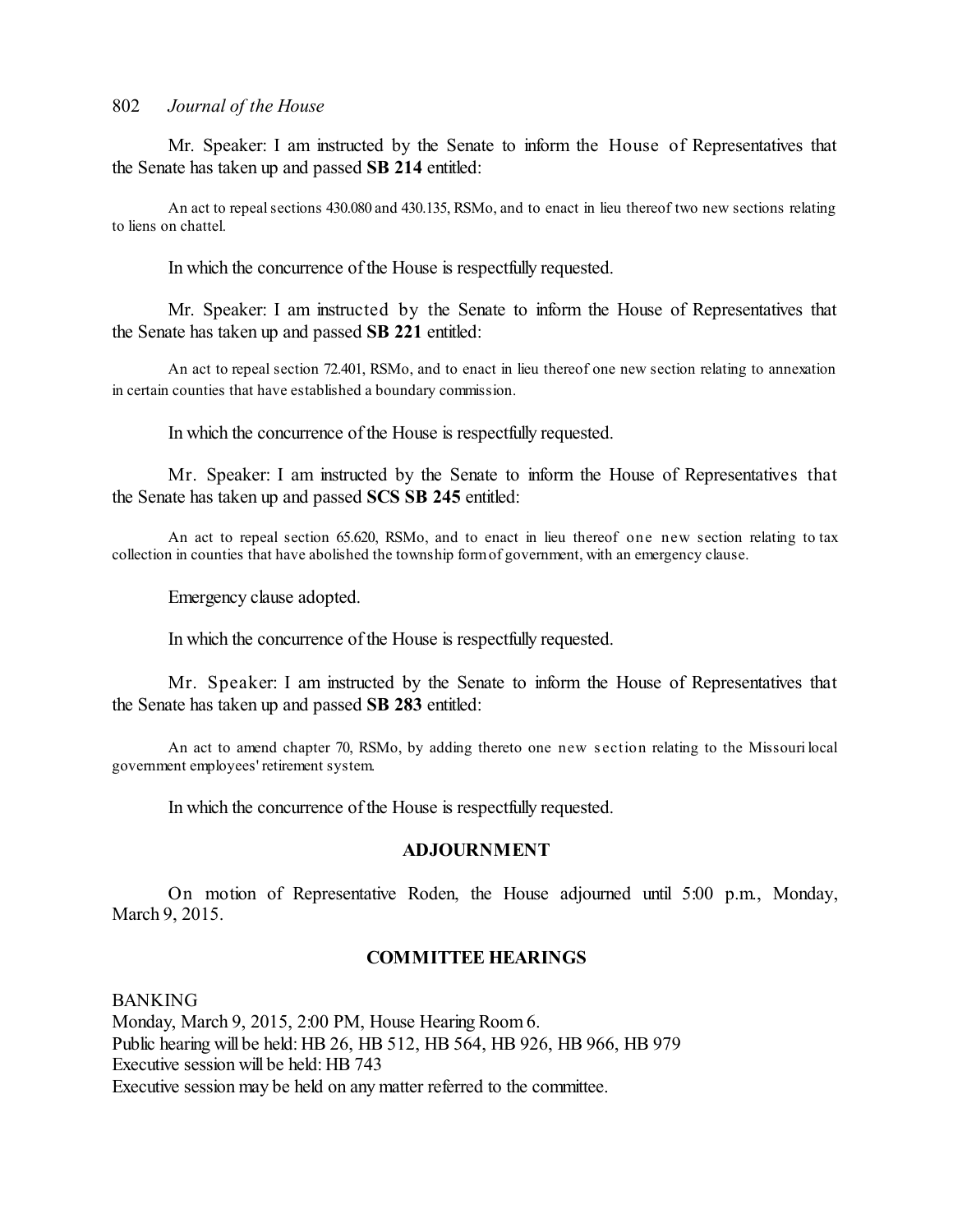# CHILDREN AND FAMILIES

Monday, March 9, 2015, 2:00 PM, House Hearing Room 3. Public hearing will be held: SS#2 SCS SB 24, HB 624, HB 796, HB 977, HB 985 Executive session may be held on any matter referred to the committee.

#### CHILDREN AND FAMILIES

Tuesday, March 10, 2015, Upon Adjournment or 4:00 PM, whichever is later, House Hearing Room 7.

Public hearing will be held: HB 707, HB 976, HB 665, HB 647

Executive session will be held: HB 547, HB 654, HB 624, HB 796, HB 977, HB 985, SS#2 SCS SB 24

Executive session may be held on any matter referred to the committee.

#### CIVIL AND CRIMINAL PROCEEDINGS

Wednesday, March 11, 2015, 12:00 PM, House Hearing Room1. Public hearing will be held: HB 180, HB 308, HB 332, HB 689, HB 767 Executive session may be held on any matter referred to the committee.

## CONSERVATION AND NATURAL RESOURCES

Monday, March 9, 2015, Upon Conclusion of Afternoon Session, House Hearing Room 4. Public hearing will be held: HB 955 Executive session may be held on any matter referred to the committee.

**CORRECTIONS** 

Wednesday, March 11, 2015, 8:00 AM, House Hearing Room5. Public hearing will be held: HB 74, HB 356 Executive session will be held: HB 238, HB 947, HB 978, HB 663 Executive session may be held on any matter referred to the committee.

ECONOMIC DEVELOPMENT AND BUSINESS ATTRACTION AND RETENTION Tuesday, March 10, 2015, 4:00 PM or Upon Adjournment, House Hearing Room3. Public hearing will be held: HB 253, HB 298, HB 597, HB 892, SS SCS SB 149 Executive session will be held: HB 387, HB 676, HB 815, HB 830, SS SCS SB 149 Executive session may be held on any matter referred to the committee. AMENDED

ECONOMIC DEVELOPMENT AND BUSINESS ATTRACTION AND RETENTION Wednesday, March 11, 2015, 8:00 AM, House Hearing Room3. Public hearing will be held: HB 865, HB 1070, HB 1097 Executive session may be held on any matter referred to the committee.

# **ELECTIONS**

Tuesday, March 10, 2015, 8:15 AM, House Hearing Room 5. Public hearing will be held: HB 67, HB 1039, HB 692, HB 990, HB 94 Executive session may be held on any matter referred to the committee.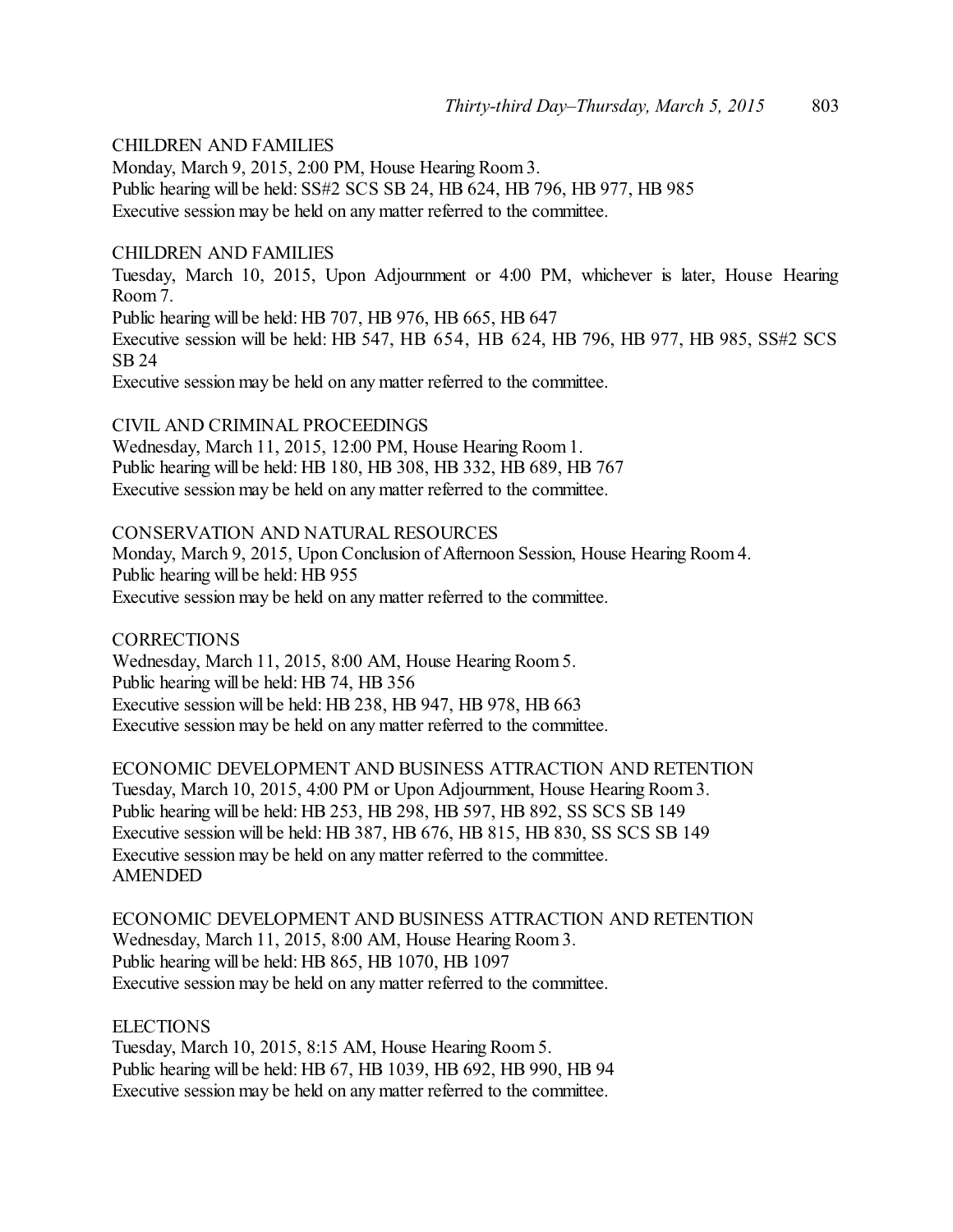ELEMENTARY AND SECONDARY EDUCATION

Monday, March 9, 2015, 3:00 PM, House Hearing Room 1. Public hearing will be held: HB 921, HB 383, HB 312, HB 565 Executive session will be held: HB 550, HB 428, HB 405, HB 382 Executive session may be held on any matter referred to the committee.

#### EMERGING ISSUES

Monday, March 9, 2015, Upon Conclusion of Afternoon Session, House Hearing Room 5. Public hearing will be held: HJR 7, HB 792 Executive session may be held on any matter referred to the committee.

#### EMERGING ISSUES IN EDUCATION

Monday, March 9, 2015, 12:00 PM, House Hearing Room 1. Public hearing will be held: HB 501, HB 696, HB 1003, HB 1083 Executive session will be held: HCR 28, HCR 34, HB 267, HB 457, HB 381 Executive session may be held on any matter referred to the committee. AMENDED

# ENERGY AND THE ENVIRONMENT

Tuesday, March 10, 2015, 8:00 AM, House Hearing Room 7. Public hearing will be held: HB 481, HB 923, HB 1084 Executive session may be held on any matter referred to the committee.

# GOVERNMENT EFFICIENCY

Monday, March 9, 2015, 12:00 PM, House Hearing Room 4. Public hearing will be held: HB 485, HB 605, HJR 38 Executive session will be held: HB 206, HB 519 Executive session may be held on any matter referred to the committee.

# GOVERNMENT EFFICIENCY

Thursday, March 12, 2015, Upon Adjournment, House Hearing Room3. Executive session may be held on any matter referred to the committee. Collaborative hearing with the Committee on Transportation to discuss the information provided by MoDOT pursuant to each committee chair's request.

#### GOVERNMENT OVERSIGHT AND ACCOUNTABILITY

Monday, March 9, 2015, 12:00 PM, House Hearing Room 7. Executive session may be held on any matter referred to the committee. We will be hearing testimony regarding the Rams Stadium.

#### HIGHER EDUCATION

Tuesday, March 10, 2015, 8:00 AM, House Hearing Room 6. Public hearing will be held: HB 464, HB 982 Executive session will be held: HB 451 Executive session may be held on any matter referred to the committee.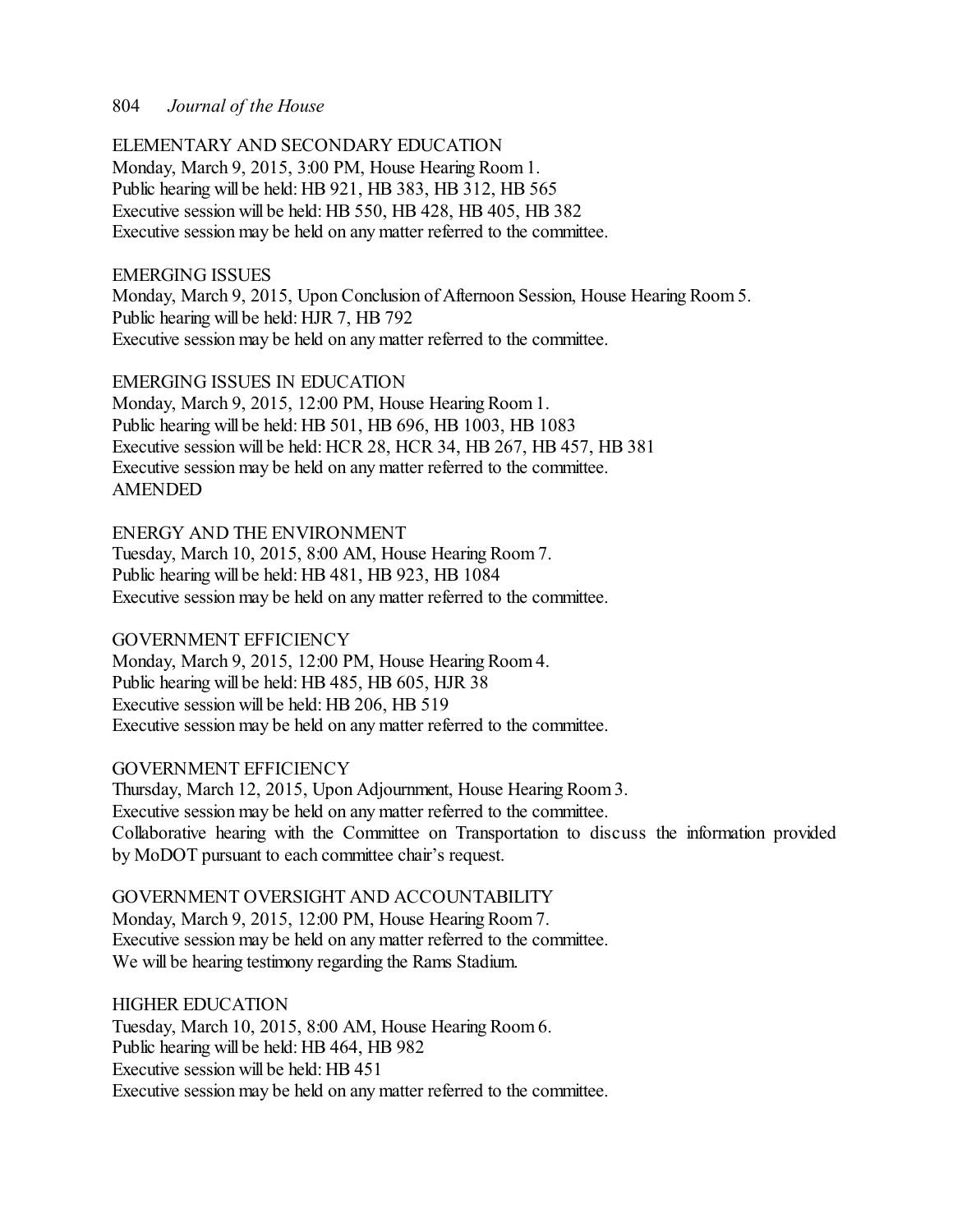# LOCAL GOVERNMENT

Tuesday, March 10, 2015, Upon Conclusion of Afternoon Session, House Hearing Room 5. Public hearing will be held: HB 322, HB 363, HB 741, HB 981, HB 1053 Executive session will be held: HB 751, HB 812, HB 875, HB 994 Executive session may be held on any matter referred to the committee. Please note date change.

#### LOCAL GOVERNMENT

Thursday, March 12, 2015, Upon Conclusion of Afternoon Session, House Hearing Room 5. Public hearing will be held: HB 322, HB 363, HB 741, HB 981, HB 1053 Executive session will be held: HB 751, HB 812, HB 875, HB 994 Executive session may be held on any matter referred to the committee. **CANCELLED** 

#### PENSIONS

Tuesday, March 10, 2015, 8:30 AM, House Hearing Room 4. Public hearing will be held: HB 326, HB 515, HB 629, HB 630, HB 691, HB 770, HB 940 Executive session will be held: HB 752 Executive session may be held on any matter referred to the committee.

PROFESSIONAL REGISTRATION AND LICENSING

Wednesday, March 11, 2015, 8:00 AM, House Hearing Room6. Public hearing will be held: HB 521, HB 683, HB 1052 Executive session will be held: HB 288, HB 618, HB 619, HB 633, HB 671 Executive session may be held on any matter referred to the committee.

PROPERTY, CASUALTY, AND LIFE INSURANCE Monday, March 9, 2015, Upon Adjournment, House Hearing Room 1. Public hearing will be held: HB 1022, HB 719 Executive session will be held: HB 148, HB 609, HB 781 Executive session may be held on any matter referred to the committee.

PUBLIC SAFETY AND EMERGENCY PREPAREDNESS Monday, March 9, 2015, Upon Adjournment, House Hearing Room 6. Public hearing will be held: HB 419, HB 538, HB 539, HB 690, HB 762, HB 881, HB 679 Executive session may be held on any matter referred to the committee.

SELECT COMMITTEE ON AGRICULTURE Monday, March 9, 2015, 1:00 PM, House Hearing Room 3. Executive session will be held: SS SCS SB 12 Executive session may be held on any matter referred to the committee.

SELECT COMMITTEE ON UTILITIES Monday, March 9, 2015, Upon Adjournment, House Hearing Room 2. Executive session will be held: HB 714 Executive session may be held on any matter referred to the committee.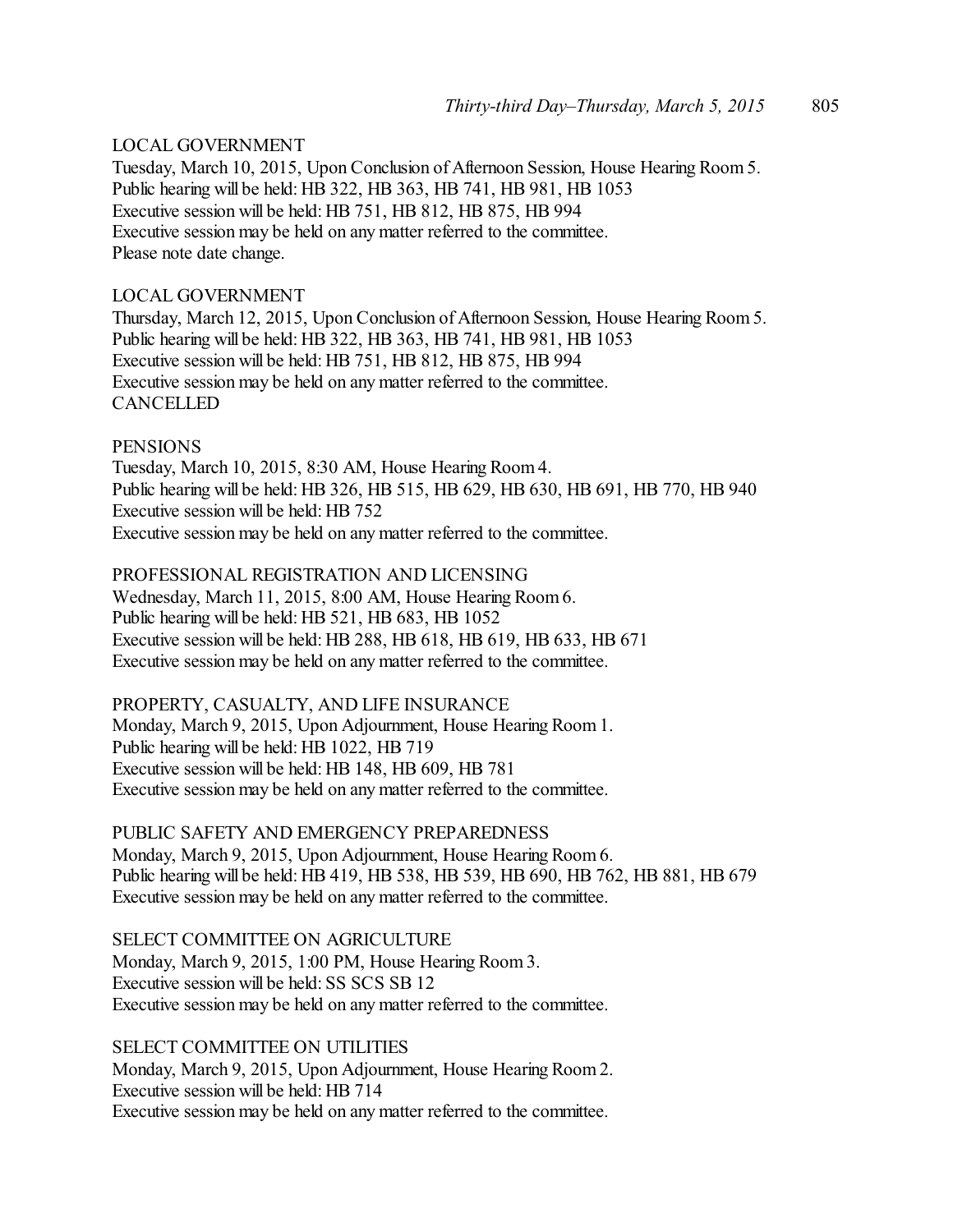SMALL BUSINESS Wednesday, March 11, 2015, 12:30 PM, House Hearing Room7. Public hearing will be held: HB 682, HB 389, HB 165 Executive session may be held on any matter referred to the committee.

# SPECIAL COMMITTEE ON SECURITY INFRASTRUCTURE OF THE CAPITOL **COMPLEX**

Monday, March 9, 2015, 2:00 PM, House Hearing Room 4. Executive session may be held on any matter referred to the committee. Portions of this hearing may be closed pursuant to section 610.021 (18)(19)(20). Requested Witness - Chief Todd Hurt

#### TELECOMMUNICATIONS

Wednesday, March 11, 2015, 12:30 PM, House Hearing Room4. Public hearing will be held: HB 756, HB 857 Executive session may be held on any matter referred to the committee.

## TRADE AND TOURISM

Wednesday, March 11, 2015, 9:00 AM, House Hearing Room1. Executive session will be held: HB 567, HB 910, HB 918 Executive session may be held on any matter referred to the committee.

#### TRANSPORTATION

Monday, March 9, 2015, 2:00 PM, House Hearing Room 7. Public hearing will be held: HB 134, HB 338, HB 536, HB 810, HB 869, HB 1002 Executive session will be held: HB 34, HB 35, HB 229, HB 323, HB 522, HB 761, HB 775, HB 873 Executive session may be held on any matter referred to the committee.

#### TRANSPORTATION

Tuesday, March 10, 2015, 12:30 PM, House Hearing Room 7. Public hearing will be held: HB 134, HB 338, HB 536, HB 810, HB 869, HB 1002 Executive session will be held: HB 34, HB 35, HB 229, HB 323, HB 522, HB 761, HB 775, HB 873 Executive session may be held on any matter referred to the committee. **CANCELLED** 

#### WAYS AND MEANS

Tuesday, March 10, 2015, 5:00 PM, House Hearing Room 1. Public hearing will be held: HB 101, HB 423, HB 1060, HJR 9 Executive session will be held: HB 759, HB 841, HB 811 Executive session may be held on any matter referred to the committee.

WORKFORCE STANDARDS AND DEVELOPMENT Monday, March 9, 2015, 12:00 PM, House Hearing Room 5. Public hearing will be held: HB 44, HB 928 Executive session may be held on any matter referred to the committee.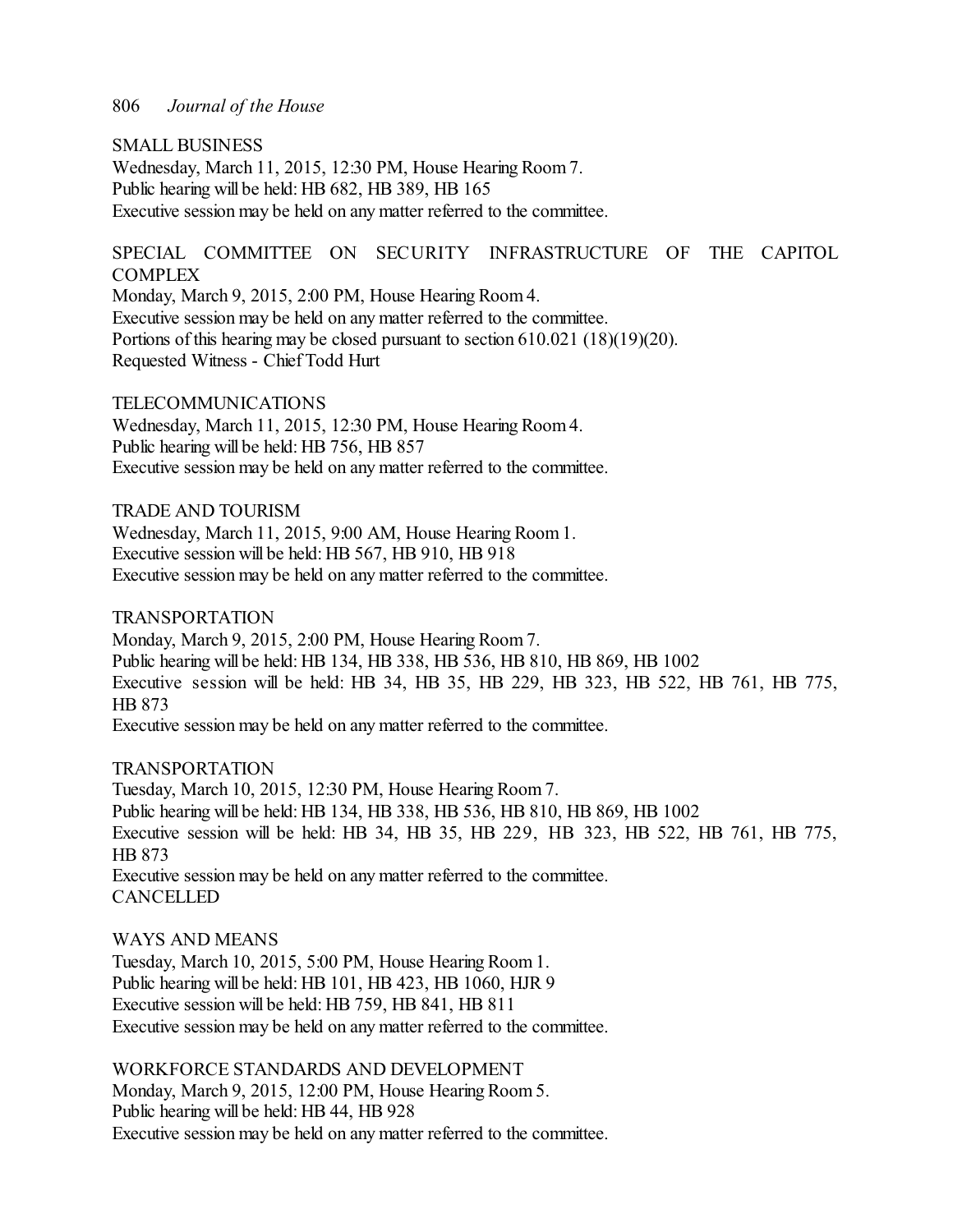# **HOUSE CALENDAR**

#### THIRTY-FOURTH DAY, MONDAY, MARCH 9, 2015

#### **HOUSE BILLS FOR SECOND READING**

HB 1118 through HB 1134

## **HOUSE BILLS FOR PERFECTION - APPROPRIATIONS**

HCS HB 1, (6 hours total debate on perfection) - Flanigan HCS HB 2, (6 hours total debate on perfection) - Flanigan HCS HB 3, (6 hours total debate on perfection) - Flanigan HCS HB 4, (6 hours total debate on perfection) - Flanigan HCS HB 5, (6 hours total debate on perfection) - Flanigan HCS HB 6, (6 hours total debate on perfection) - Flanigan HCS HB 7, (6 hours total debate on perfection) - Flanigan HCS HB 8, (6 hours total debate on perfection) - Flanigan HCS HB 9, (6 hours total debate on perfection) - Flanigan HCS HB 10, (6 hours total debate on perfection) - Flanigan HCS HB 11, (6 hours total debate on perfection) - Flanigan HCS HB 12, (6 hours total debate on perfection) - Flanigan HCS HB 13, (6 hours total debate on perfection) - Flanigan

#### **HOUSE BILLS FOR PERFECTION**

HCS HB 138 - Reiboldt HB 506 - Zerr HCS HB 587 - Dugger HCS HB 181 - Haahr HCS HB 187 - Fitzpatrick HCS HB 497 - Austin HCS HB 70 - Gosen HCS HB 709 - Gosen HB 529 - Gosen HB 458 - Allen HCS HB 592 - Gosen HCS HB 325 - McCaherty HCS HB 132 - Brattin HCS HB 299 - Hoskins HB 410 - Kelley HCS HB 478 - Fitzwater (144) HCS HB 203 - Curtman HCS HB 553 - Pietzman HCS HB 613 - Crawford HB 430, HCA 1 - Curtman HB 589, HCA 1 - Hough